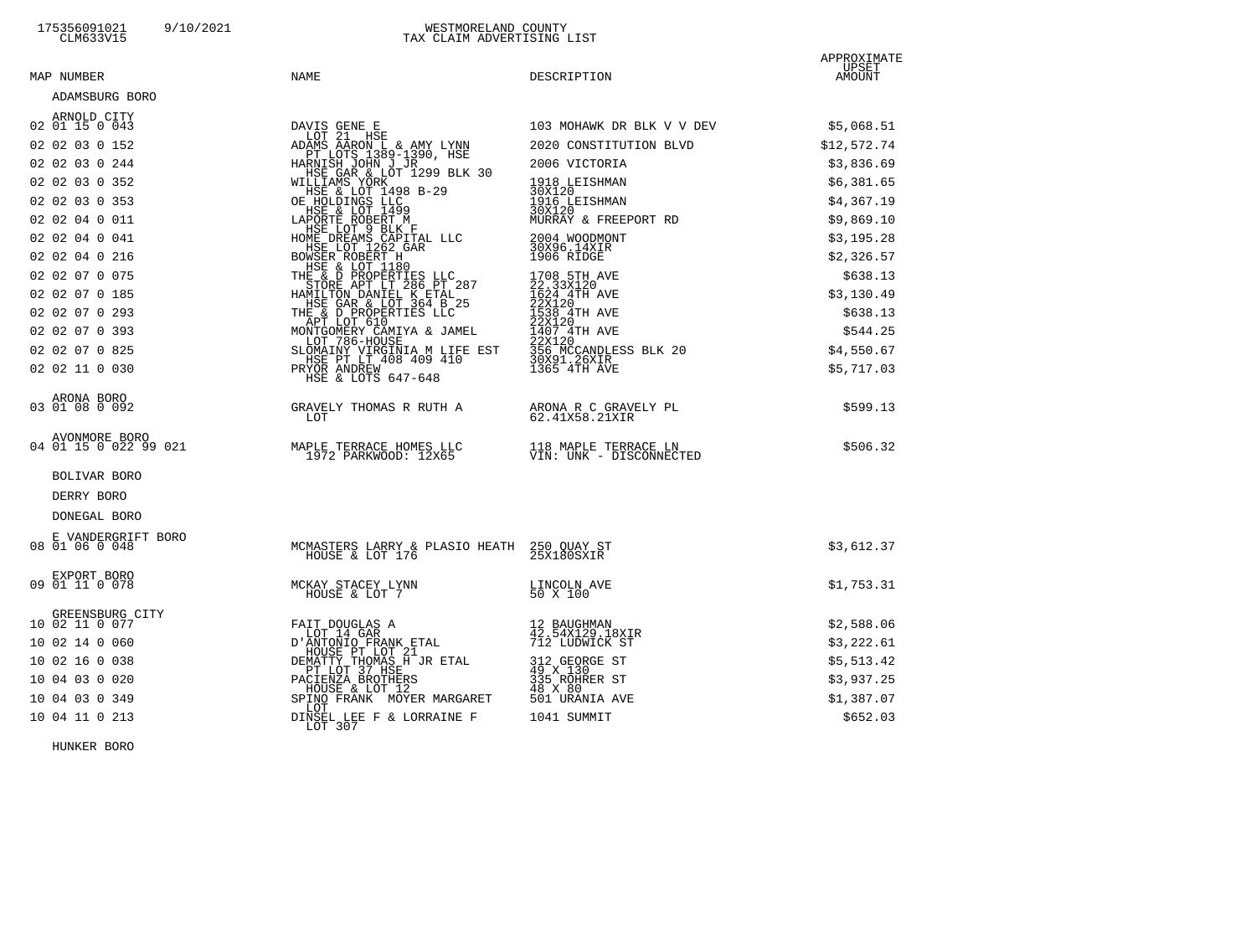### 175356091021 9/10/2021 WESTMORELAND COUNTY CLM633V15 CLM633V15

### TAX CLAIM ADVERTISING LIST

| MAP NUMBER                         | NAME                                                                               | DESCRIPTION                                  | APPROXIMATE<br>UPSET<br>AMOUNT |
|------------------------------------|------------------------------------------------------------------------------------|----------------------------------------------|--------------------------------|
| HYDE PARK BORO<br>12 02 03 0 009   | RO SCHUMAKER CLARENCE L<br>HSE BUNGALOW LOT 10 BLK B 350 CHESTNUT ST               |                                              | \$4,003.68                     |
| IRWIN BORO<br>13 01 12 0 233       |                                                                                    |                                              | \$2,454.26                     |
| 13 02 13 0 164                     | IRWIN 233 TRUST<br>HSE & PT LOT 10<br>ODDO JOSEPH T RITA D<br>LOT 323.6 X 155 X IR |                                              | \$1,520.84                     |
|                                    |                                                                                    |                                              |                                |
|                                    |                                                                                    |                                              |                                |
|                                    |                                                                                    |                                              |                                |
|                                    |                                                                                    |                                              |                                |
|                                    |                                                                                    |                                              |                                |
|                                    |                                                                                    |                                              |                                |
|                                    |                                                                                    |                                              |                                |
|                                    |                                                                                    |                                              |                                |
|                                    |                                                                                    |                                              |                                |
|                                    |                                                                                    |                                              |                                |
|                                    |                                                                                    |                                              |                                |
|                                    |                                                                                    |                                              |                                |
|                                    |                                                                                    |                                              |                                |
|                                    |                                                                                    |                                              |                                |
|                                    |                                                                                    |                                              |                                |
|                                    |                                                                                    |                                              |                                |
|                                    |                                                                                    |                                              |                                |
|                                    |                                                                                    |                                              |                                |
|                                    |                                                                                    |                                              |                                |
|                                    |                                                                                    |                                              |                                |
|                                    |                                                                                    |                                              |                                |
|                                    |                                                                                    |                                              |                                |
|                                    |                                                                                    |                                              |                                |
|                                    |                                                                                    |                                              |                                |
|                                    |                                                                                    |                                              |                                |
| LATROBE CITY<br>15  03  06  0  457 | AMENT MARY M                                                                       |                                              | \$3,633.21                     |
| 15 03 09 0 146                     | HSE-GAR-LOT 6<br>SARVER MARRITA<br>T.OT 50 HSF                                     | 511 WELDON ST<br>$211$ LLOYD AVE<br>50 x 120 | \$4,844.09                     |

|                | HOUSE-LOT 42                                                                  |                                                  |              |
|----------------|-------------------------------------------------------------------------------|--------------------------------------------------|--------------|
| 14 02 13 0 159 | STEIN ALBERT E                                                                | 14 MAGEE                                         | \$3,747.65   |
| 14 03 04 0 106 | HSE GAR LOTS 917 919 PT 921<br>STOUT CRAIG SR<br>HAYDEN MICHELE<br>LOTS 41-42 | 31.9 X 59 X IR<br>200 CHESTNUT ST                | \$500.71     |
| 14 03 04 0 259 | HAYDON IRINA D                                                                | 610 WYLIE AVE                                    | \$2,639.62   |
| 14 03 04 0 296 | HSE & LOT 488 & STRIP<br>LITRUN SHAWN<br>LT 510 1/2 LT 509 PAVING             | 73.4 X 128.6 X IR<br>PATTERSON AVE<br>AND PARCEL | \$1,466.08   |
| 14 03 04 0 319 | JORAX REAL ESTATE SOLUTIONS LL                                                | 625 WYLIE AVE                                    | \$2,434.98   |
| 14 04 01 0 033 | HSE & LOTS 415-416<br>WELLS RUSSELL J LINDA<br>HSE & LOT 91                   | BYERS PARK PL<br>407 LEWIS AVE                   | \$2,404.49   |
| LATROBE CITY   |                                                                               |                                                  |              |
| 15 03 06 0 457 | AMENT MARY M                                                                  | 511 WELDON ST                                    | \$3,633.21   |
| 15 03 09 0 146 | HSE-GAR-LOT 6<br>SARVER MARRITA<br>LOT 50 HSE                                 | 211 LLOYD AVE<br>50 X 120                        | \$4,844.09   |
| 15 03 15 0 267 | RANJHA LLC<br>SERV STA & LOT                                                  | 2400 LIGONIER ST<br>98 X 100 X IR                | \$10, 280.68 |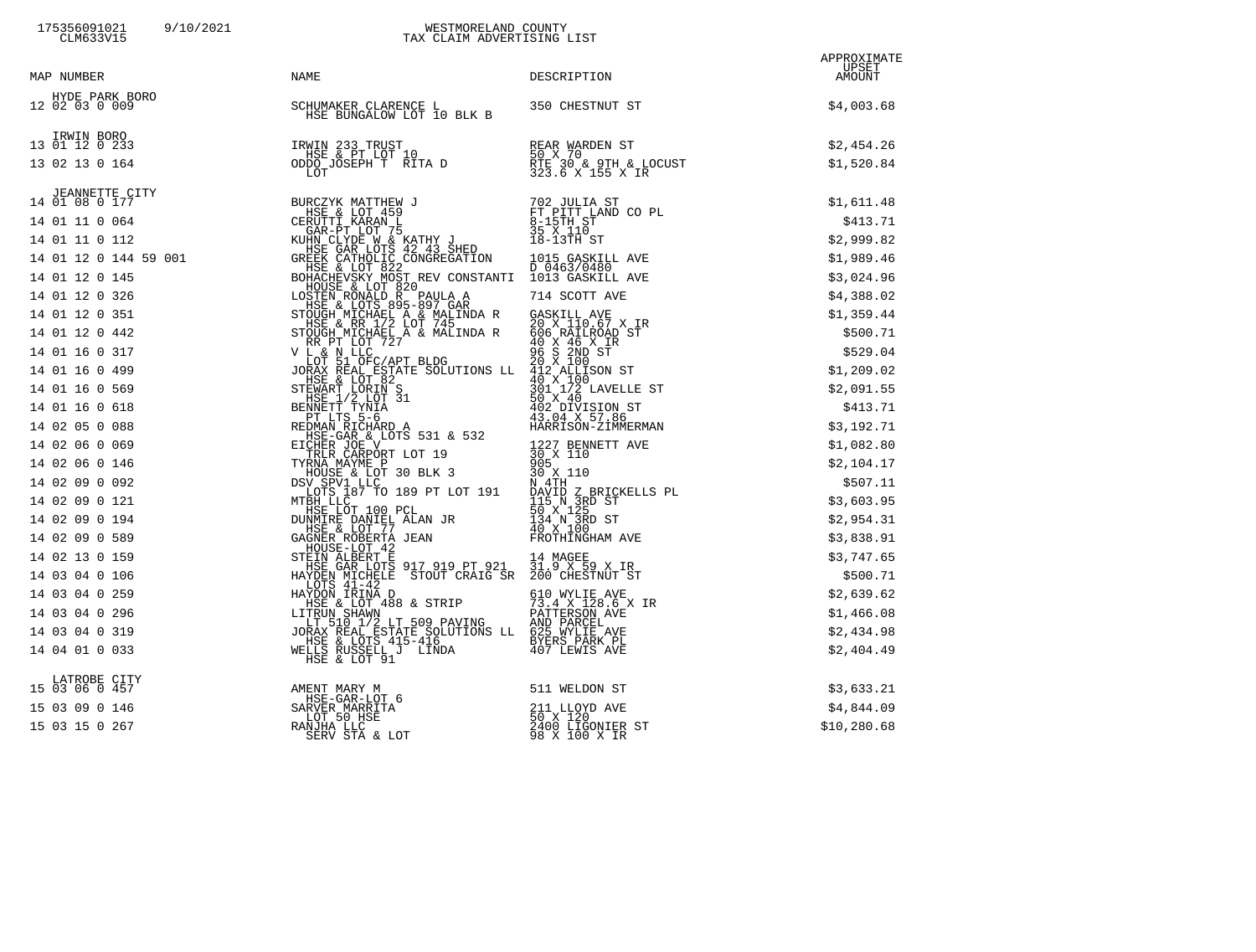| 175356091021<br>9/10/2021<br>CLM633V15 | WESTMORELAND COUNTY<br>TAX CLAIM ADVERTISING LIST                                                                                                                    |                                                                                                                                           |                                              |
|----------------------------------------|----------------------------------------------------------------------------------------------------------------------------------------------------------------------|-------------------------------------------------------------------------------------------------------------------------------------------|----------------------------------------------|
| MAP NUMBER<br>15 04 03 0 019           | NAME<br>STEHLE WILLIAM LEWIS<br>HSE GAR & LOT 242                                                                                                                    | DESCRIPTION<br>27 AVE A<br>50 X 100                                                                                                       | APPROXIMATE<br>UPSET<br>AMOUNT<br>\$5,982.09 |
| LIGONIER BORO                          |                                                                                                                                                                      |                                                                                                                                           |                                              |
| LOWER BURRELL CITY<br>17 03 09 0 090   |                                                                                                                                                                      |                                                                                                                                           |                                              |
| 17 03 11 0 172                         | SIEGWORTH CORBERT L & LOUISE A<br>HSE SP LTS 45 46 47                                                                                                                |                                                                                                                                           | \$9,584.63<br>\$9,041.29                     |
| 17 03 14 0 158                         | LOAFIN LIMITED<br>LOT 25 HSE<br>SANCHEZ LUIS RAFAEL MONTANARO<br>CALOT 189<br>CALOT 189                                                                              | 61.02 X 160.18 X IR<br>G VIEW LESLIE PL 3<br>30 X 100 --------                                                                            | \$638.73                                     |
| 17 03 14 0 159                         | SANCHEZ LUIS RAFAEL MONTANARO                                                                                                                                        |                                                                                                                                           | \$638.73                                     |
| 17 04 00 0 137 99 146                  | GRAY KEVIN & KAREN                                                                                                                                                   |                                                                                                                                           | \$1,124.31                                   |
| 17 05 00 0 011                         | 1977 SKYLINE: 14X66<br>MFA PROPERTIES LLC                                                                                                                            |                                                                                                                                           | \$5,737.03                                   |
| 17 05 03 0 228                         | LOT HOUSE                                                                                                                                                            | 30 X 100<br>30 X 100<br>30 X 100<br>119 ARJAY DR<br>VIN: 28992563302<br>2611 SEVENTH ST<br>100 X 90 S<br>320 DONNELL RD<br>30 NORTH LE RD | \$9,502.88                                   |
| 17 05 11 0 055                         | <b>BASH LUCILLE<br/> LOT 127 HSE SHED<br/> BAYSTER JEANNIE C<br/> BAYSTER JEANNIE C<br/> BAYSTER JEANNIE C<br/> ACONS 355 THRU 358<br/> TAONS 3550 V L</b>           | DONNELL PC 5                                                                                                                              | \$462.62                                     |
| 17 05 11 0 172                         |                                                                                                                                                                      | 25 X 80 S                                                                                                                                 | \$428.33                                     |
| 17 07 08 0 003                         | LOGANS FERRY L P                                                                                                                                                     | 100 X 100<br>GREENSBURG RD                                                                                                                | \$8,921.59                                   |
| 17 08 00 0 057                         | KRATZ ANTHONY A                                                                                                                                                      |                                                                                                                                           | \$428.33                                     |
| 17 08 05 0 098                         | HSE<br>CUSTER JOHN CARRIE                                                                                                                                            |                                                                                                                                           | \$35,015.30                                  |
|                                        | HOUSE & LOT 40                                                                                                                                                       |                                                                                                                                           |                                              |
| MADISON BORO<br>18 01 06 0 044         |                                                                                                                                                                      |                                                                                                                                           | \$593.35                                     |
| 18 01 06 0 045                         | ALTMAN DAVID C & MARY JANE<br>D 2927/0313<br>ALTMAN DAVID C & MARY JANE<br>BLDG MH SITE<br>ALTMAN DAVID C & MARY JANE                                                | N MAIN ST<br>D 2927/0313                                                                                                                  | \$3,001.61                                   |
| 18 01 06 0 045 99 001                  | MAKE: MARLETTE                                                                                                                                                       | MH YEAR: 70 SIZE: 00 X 00                                                                                                                 | \$2,677.19                                   |
| 18 01 07 0 072                         | ALTMAN DAVID C & MARY JANE<br>D 2927/0313                                                                                                                            | OFF LR 64108                                                                                                                              | \$845.16                                     |
| MANOR BORO<br>19 03 08 0 131           | MORGAN L JANE                                                                                                                                                        | BLAINE ST                                                                                                                                 | \$4,482.29                                   |
| 19 03 12 0 058                         | HSE & LOT A<br>ALTMAN CARL C JR                                                                                                                                      | HARDING ST                                                                                                                                | \$713.11                                     |
|                                        | LOT                                                                                                                                                                  | 50 X 118.5                                                                                                                                |                                              |
| MONESSEN CITY<br>20 02 02 0 276        |                                                                                                                                                                      | 1007 KNOX AVE                                                                                                                             | \$624.81                                     |
| 20 02 02 0 277                         | ROSS DELROY<br>PT LOT 555<br>ROSS DELROY                                                                                                                             | 419-10TH                                                                                                                                  | \$624.81                                     |
| 20 02 02 0 335                         | PT LOT 553                                                                                                                                                           | 685 REED AVE                                                                                                                              | \$4,092.41                                   |
| 20 02 02 0 344                         | HALL LATRINA<br>PT LOT 239 HSE<br>SMITH JENNIFER & STEVEN<br>- HSE GAR PT LOT 225                                                                                    |                                                                                                                                           | \$5,280.36                                   |
| 20 02 02 0 380                         |                                                                                                                                                                      | 657 REED AVE<br>23 X 130<br>1007 KNOX AVE                                                                                                 | \$624.81                                     |
| 20 02 03 0 040                         | ROSS DELROY<br>PT LOT 555<br>CHAMPION MARKETING CORP<br>LOT 360, STORE<br>WANO THOMAS P & LIMANI RUTH<br>BLDG & LOTS 292-294 PT L 290<br>FISHER CHARLES, H & FRANCES | 544 DONNER AVE<br>22 X 99.89                                                                                                              | \$6,629.45                                   |
| 20 02 03 0 068                         |                                                                                                                                                                      | 480^DONNER & 5TH ST<br>44.8 X 100 X IR<br>410 PARKWAY                                                                                     | \$4,474.02                                   |
| 20 02 03 0 237                         | HSE PT LOT 47                                                                                                                                                        |                                                                                                                                           | \$4,079.79                                   |
| 20 02 03 0 418                         |                                                                                                                                                                      | 300 3RD<br>27 X 110<br>1232 HIGHLAND                                                                                                      | \$2,936.01                                   |
| 20 02 06 0 024                         | D & M PROPERTY MANAGEMENT 17<br>2 HSES & PT LOT 848<br>AIELLO CHARLES C & JOYCE<br>HSE GAR PT LOT 506<br>CREWS KEAUNDRE                                              |                                                                                                                                           | \$2,551.23                                   |
| 20 02 06 0 107                         | HSE GAR & LOT 2435                                                                                                                                                   | 651 S-14TH ST<br>35 X 122.53 X IR                                                                                                         | \$4,147.01                                   |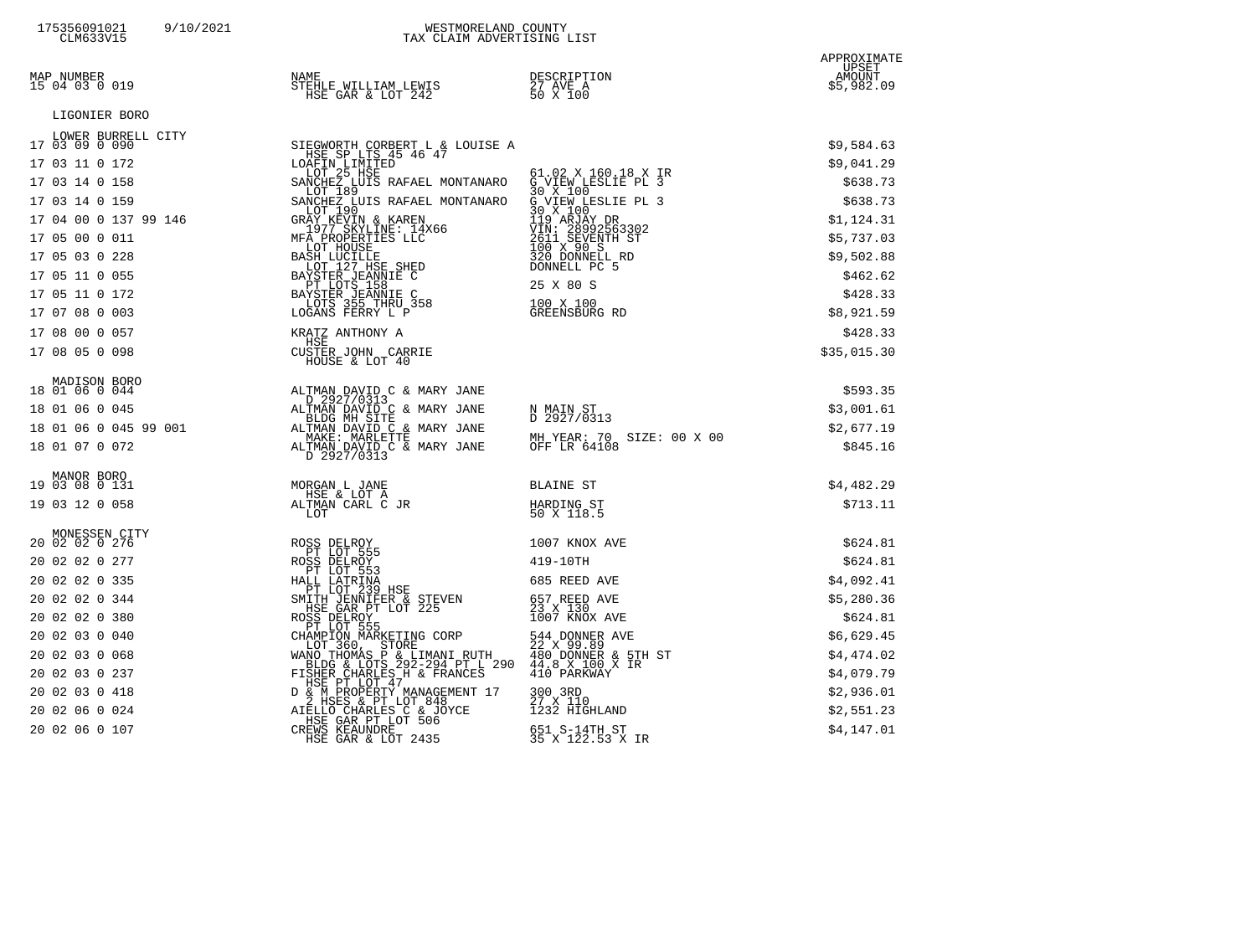| 175356091021     | 9/10. |
|------------------|-------|
| $C$ TME $22171E$ |       |

|                              | $\begin{bmatrix} \frac{1}{2} \frac{1}{2} \frac{1}{2} \frac{1}{2} \frac{1}{2} \frac{1}{2} \frac{1}{2} \frac{1}{2} \frac{1}{2} \frac{1}{2} \frac{1}{2} \frac{1}{2} \frac{1}{2} \frac{1}{2} \frac{1}{2} \frac{1}{2} \frac{1}{2} \frac{1}{2} \frac{1}{2} \frac{1}{2} \frac{1}{2} \frac{1}{2} \frac{1}{2} \frac{1}{2} \frac{1}{2} \frac{1}{2} \frac{1}{2} \frac{1}{2} \frac{1}{2} \frac{1}{2} \frac{1$ | APPROXIMATE                      |
|------------------------------|---------------------------------------------------------------------------------------------------------------------------------------------------------------------------------------------------------------------------------------------------------------------------------------------------------------------------------------------------------------------------------------------------|----------------------------------|
| MAP NUMBER<br>20 02 06 0 157 |                                                                                                                                                                                                                                                                                                                                                                                                   | -- UPSET<br>AMOUNT<br>\$6,201.36 |
| 20 02 06 0 194               |                                                                                                                                                                                                                                                                                                                                                                                                   |                                  |
| 20 02 06 0 288               |                                                                                                                                                                                                                                                                                                                                                                                                   |                                  |
| 20 02 06 0 387               |                                                                                                                                                                                                                                                                                                                                                                                                   |                                  |
| 20 02 06 0 389               |                                                                                                                                                                                                                                                                                                                                                                                                   |                                  |
| 20 02 06 0 401               |                                                                                                                                                                                                                                                                                                                                                                                                   |                                  |
| 20 02 06 0 425               |                                                                                                                                                                                                                                                                                                                                                                                                   |                                  |
| 20 02 06 0 532               |                                                                                                                                                                                                                                                                                                                                                                                                   |                                  |
| 20 02 06 0 643               |                                                                                                                                                                                                                                                                                                                                                                                                   |                                  |
| 20 02 06 0 681               |                                                                                                                                                                                                                                                                                                                                                                                                   |                                  |
| 20 02 06 0 687               |                                                                                                                                                                                                                                                                                                                                                                                                   |                                  |
| 20 02 06 0 721               |                                                                                                                                                                                                                                                                                                                                                                                                   |                                  |
| 20 02 06 0 802               |                                                                                                                                                                                                                                                                                                                                                                                                   |                                  |
| 20 02 07 0 082               |                                                                                                                                                                                                                                                                                                                                                                                                   |                                  |
| 20 02 07 0 278               |                                                                                                                                                                                                                                                                                                                                                                                                   |                                  |
| 20 02 07 0 386               |                                                                                                                                                                                                                                                                                                                                                                                                   |                                  |
| 20 02 07 0 456               |                                                                                                                                                                                                                                                                                                                                                                                                   |                                  |
| 20 02 07 0 507               |                                                                                                                                                                                                                                                                                                                                                                                                   |                                  |
| 20 02 07 0 536               |                                                                                                                                                                                                                                                                                                                                                                                                   |                                  |
| 20 02 07 0 550               |                                                                                                                                                                                                                                                                                                                                                                                                   |                                  |
| 20 02 07 0 584               |                                                                                                                                                                                                                                                                                                                                                                                                   |                                  |
| 20 02 07 0 664               |                                                                                                                                                                                                                                                                                                                                                                                                   |                                  |
| 20 02 07 0 711               |                                                                                                                                                                                                                                                                                                                                                                                                   |                                  |
| 20 02 08 0 111               |                                                                                                                                                                                                                                                                                                                                                                                                   |                                  |
| 20 02 08 0 186               |                                                                                                                                                                                                                                                                                                                                                                                                   |                                  |
| 20 02 08 0 205               |                                                                                                                                                                                                                                                                                                                                                                                                   |                                  |
| 20 02 08 0 500               |                                                                                                                                                                                                                                                                                                                                                                                                   |                                  |
| 20 02 10 0 038               |                                                                                                                                                                                                                                                                                                                                                                                                   |                                  |
| 20 02 10 0 041               |                                                                                                                                                                                                                                                                                                                                                                                                   |                                  |
| 20 02 10 0 062               |                                                                                                                                                                                                                                                                                                                                                                                                   |                                  |
| 20 02 11 0 172               |                                                                                                                                                                                                                                                                                                                                                                                                   |                                  |
| 20 02 11 0 291               |                                                                                                                                                                                                                                                                                                                                                                                                   |                                  |
| 20 02 16 0 136               |                                                                                                                                                                                                                                                                                                                                                                                                   |                                  |
| 20 02 16 0 156               |                                                                                                                                                                                                                                                                                                                                                                                                   |                                  |
| 20 02 16 0 221               |                                                                                                                                                                                                                                                                                                                                                                                                   |                                  |
|                              |                                                                                                                                                                                                                                                                                                                                                                                                   |                                  |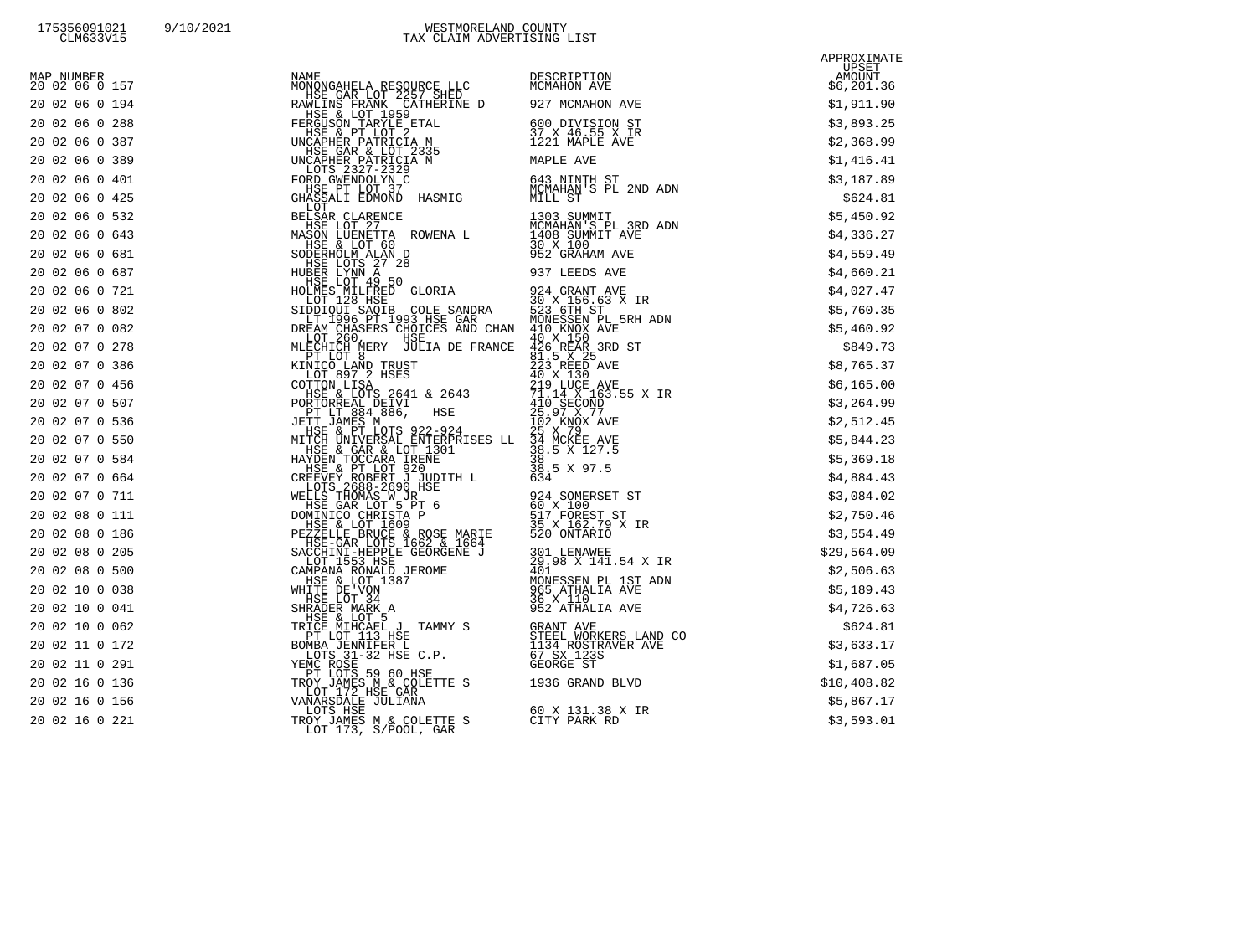# 175356091021 9/10/2021 WESTMORELAND COUNTY CLM633V15 TAX CLAIM ADVERTISING LIST

| MAP NUMBER                          | NAME                                                                                                                                                                                                                            | DESCRIPTION | APPROXIMATE<br>UPSET<br>AMOUNT |
|-------------------------------------|---------------------------------------------------------------------------------------------------------------------------------------------------------------------------------------------------------------------------------|-------------|--------------------------------|
| MT PLEASANT BORO<br>21 01 14 0 025  |                                                                                                                                                                                                                                 |             | \$4,283.20                     |
|                                     | 21 01 14 0 025<br>21 02 03 0 496 65 001<br>21 02 03 0 496 65 001<br>21 02 03 0 496 65 001<br>21 02 03 0 496 65 001<br>21 02 03 0 496 65 001                                                                                     |             | \$2,252.80                     |
| NEW ALEXANDRIA BORO                 |                                                                                                                                                                                                                                 |             |                                |
| NEW FLORENCE BORO<br>23 01 11 0 032 |                                                                                                                                                                                                                                 |             | \$1,789.96                     |
| 23 01 11 0 112                      |                                                                                                                                                                                                                                 |             | \$8,942.26                     |
| 23 01 15 0 104                      |                                                                                                                                                                                                                                 |             | \$4,562.54                     |
|                                     |                                                                                                                                                                                                                                 |             |                                |
| 24 01 16 0 150                      |                                                                                                                                                                                                                                 |             |                                |
| 24 03 04 0 015                      |                                                                                                                                                                                                                                 |             |                                |
| 24 03 04 0 070                      |                                                                                                                                                                                                                                 |             |                                |
| 24 03 11 0 206                      |                                                                                                                                                                                                                                 |             |                                |
| 24 03 11 0 317                      |                                                                                                                                                                                                                                 |             |                                |
| 24 03 11 0 415                      |                                                                                                                                                                                                                                 |             |                                |
| 24 03 12 0 175                      |                                                                                                                                                                                                                                 |             |                                |
| 24 03 15 0 106                      |                                                                                                                                                                                                                                 |             |                                |
| 24 03 16 0 139                      |                                                                                                                                                                                                                                 |             |                                |
| 24 03 16 0 163                      |                                                                                                                                                                                                                                 |             |                                |
| 24 03 16 0 269                      |                                                                                                                                                                                                                                 |             |                                |
| 24 03 16 0 293                      |                                                                                                                                                                                                                                 |             |                                |
| 24 03 16 0 324                      |                                                                                                                                                                                                                                 |             |                                |
| 24 03 16 0 354                      |                                                                                                                                                                                                                                 |             |                                |
| 24 04 10 0 084                      |                                                                                                                                                                                                                                 |             |                                |
| 24 04 13 0 008                      |                                                                                                                                                                                                                                 |             |                                |
| 24 04 13 0 010                      |                                                                                                                                                                                                                                 |             |                                |
| 24 04 13 0 225                      |                                                                                                                                                                                                                                 |             |                                |
| 24 04 13 0 247                      |                                                                                                                                                                                                                                 |             |                                |
| 24 05 03 0 087                      |                                                                                                                                                                                                                                 |             |                                |
| 24 05 03 0 104                      |                                                                                                                                                                                                                                 |             |                                |
| 24 05 03 0 253                      |                                                                                                                                                                                                                                 |             |                                |
| 24 05 03 0 343                      |                                                                                                                                                                                                                                 |             |                                |
| 24 05 04 0 413                      |                                                                                                                                                                                                                                 |             |                                |
| 24 06 01 0 046                      |                                                                                                                                                                                                                                 |             |                                |
| 24 06 01 0 089                      | 30.115.0.104 MM22021202 MM22021202 MM22021202 MM22021202 MM22021202 MM22021202 MM22021202 MM22022120 MM2202120<br>49.01.00.015 MM220222 MM22022 MM22022 MM22022 MM22022 MM22022 MM22022 MM22022 MM22022 MM22022 MM22022 MM22022 |             |                                |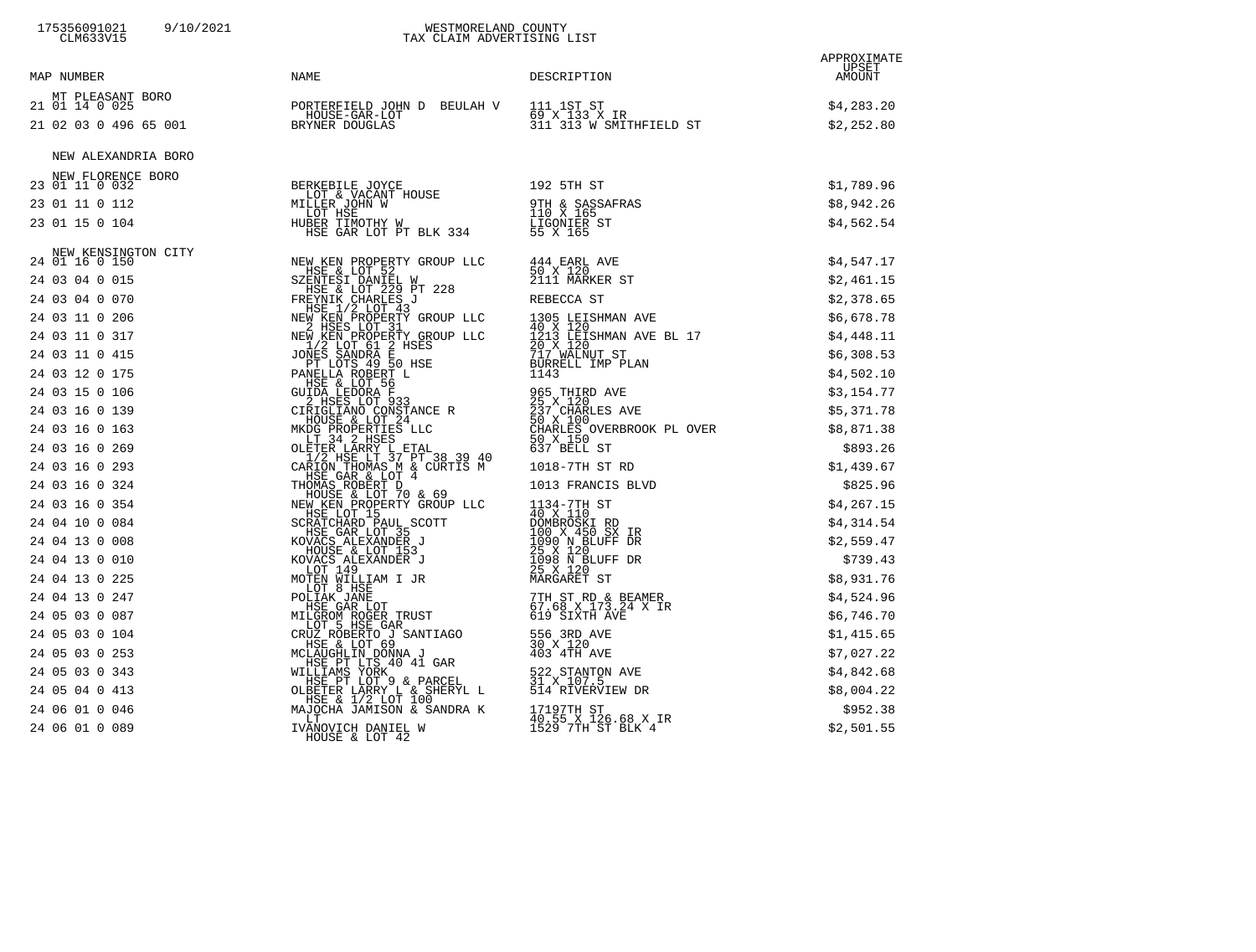| 175356091021<br>9/10/2021<br>CLM633V15                                                                     | WESTMORELAND COUNTY<br>TAX CLAIM ADVERTISING LIST                                                                                                                                                                                                                            |                                                                                                                           |                                                                    |
|------------------------------------------------------------------------------------------------------------|------------------------------------------------------------------------------------------------------------------------------------------------------------------------------------------------------------------------------------------------------------------------------|---------------------------------------------------------------------------------------------------------------------------|--------------------------------------------------------------------|
| MAP NUMBER<br>24 06 01 0 258                                                                               | <b>NAME</b><br>MELVILLE JOHN RICHARD<br>PT LOT 1 HSE                                                                                                                                                                                                                         | DESCRIPTION<br>580 SUMMIT                                                                                                 | APPROXIMATE<br>UPSET<br>AMOUNT<br>\$6,056.81                       |
| DELMONT BORO<br>N BELLE VERNON BORO<br>26 01 12 0 138<br>26 02 09 0 136<br>26 02 09 0 365                  | MINNITI JOSEPH JR<br>PT LT 53 DBL HSE CARPT<br>MINNITI JOSEPH JR<br>DAGT 14 HSE GAR<br>RACH BARRY A<br>LOT & HSE                                                                                                                                                             | 339 GREEN ST<br>L M SPEER ADN<br>402 SPEER ST<br>60 X 100<br>604 BLIND LN<br>54 X 100 X IR                                | \$3,743.72<br>\$9,751.41<br>\$3,983.64                             |
| N IRWIN BORO<br>OKLAHOMA BORO<br>28 03 05 0 223                                                            | FERGUSON BRIAN<br>LOT MH                                                                                                                                                                                                                                                     | 127.85 X 178.81 X IR                                                                                                      | \$2,278.91                                                         |
| PENN BORO<br>29 01 13 0 002<br>29 01 14 0 001                                                              | MANGERY FRANK<br>MANGERY FRANK<br>LAND BLDGS                                                                                                                                                                                                                                 | PENN PA<br>COAL ST                                                                                                        | \$2,117.85<br>\$3,691.23                                           |
| SCOTTDALE BORO<br>30 01 16 0 094                                                                           | SCHMITZ MARY<br>LOT                                                                                                                                                                                                                                                          | MOUNT PLEASANT RD<br>31.84 X 80S X 70S                                                                                    | \$592.80                                                           |
| SEWARD BORO<br>31 01 04 0 088                                                                              | VARHOLAK FRANK & MARGARET<br>HOUSE & LOT 4                                                                                                                                                                                                                                   | INDIANA ST<br>55 X 170                                                                                                    | \$4,996.84                                                         |
| SMITHTON BORO<br>32 01 12 0 017                                                                            | KADAR MICHAEL<br>HSE LOT 116                                                                                                                                                                                                                                                 | 1 ST ST<br>40 X 84 X IR                                                                                                   | \$619.84                                                           |
| S GREENSBURG BORO<br>33 02 02 0 060<br>33 02 03 0 280<br>33 02 06 0 005                                    | LEARN JOANN<br>HOUSE & 1/2 LOT 43<br>COLAIZZI JONALYNN<br>HOUSE GAR LOT 242<br>SHEFFLER STACEY L<br>2 LOTS HSE MH & MH SITE                                                                                                                                                  | 1809<br>1506 ELM ST<br>ADAMS ST<br>80 X 173 S                                                                             | \$3,393.50<br>\$4,958.20<br>\$5,326.70                             |
| SW GREENSBURG BORO<br>34 01 07 0 125<br>34 01 07 0 419                                                     | HILL BRENDA S & LUCAS S<br>HOUSE GAR & PT LOT 601<br>XANJO PROPERTIES INC<br>PT LOTS 21 22 BLK C HSE                                                                                                                                                                         | 532 SIDNEY ST<br>33.33 X 120<br>748 S MAIN ST<br>35 X 104                                                                 | \$3,614.83<br>\$2,884.40                                           |
| SUTERSVILLE BORO<br>35 01 15 0 243                                                                         | HRIVNAK TIMOTHY P JR<br>LOT 33 HSE                                                                                                                                                                                                                                           | 3RD AVE<br>40 X 112.25 X IR                                                                                               | \$2,427.33                                                         |
| TRAFFORD BORO<br>36 01 16 0 038                                                                            | SNIPES SHIAMIER<br>HOUSE & LOT 857 BLK 21                                                                                                                                                                                                                                    | 8TH ST<br>30 X 100                                                                                                        | \$4,660.67                                                         |
| VANDERGRIFT BORO<br>37 01 05 0 242<br>37 01 05 0 349<br>37 01 06 0 272<br>37 01 07 0 020<br>37 01 09 0 024 | ORLOWSKI ALEX ANTIONETTE<br>BUNGALOW PT LOTS 35-36<br>BUNGALOW PT LOTS 35-36<br>HOUSE PT LOT 23 BLK 8<br>HOUSE PT LOT 23 BLK 8<br>DUDZIK LAWRENCE 5 & TDA G<br>HOUSE GAR LOT 1617<br>LEWAY CARRIE<br>HSE LT 190 190 1/2<br>MORY EARC<br>TOT 10 PIK 7<br>HSE GAR LOT 10 BLK Z | 313 POPLAR ST<br>503<br>32 X 60<br>131 E ADAMS AVE<br>271 SHERMAN AVE<br>25 X 110 X IR<br>906 HOLLAND<br>25 X 190.62 X IR | \$2,834.77<br>\$3,634.41<br>\$4,311.86<br>\$4,268.90<br>\$2,409.49 |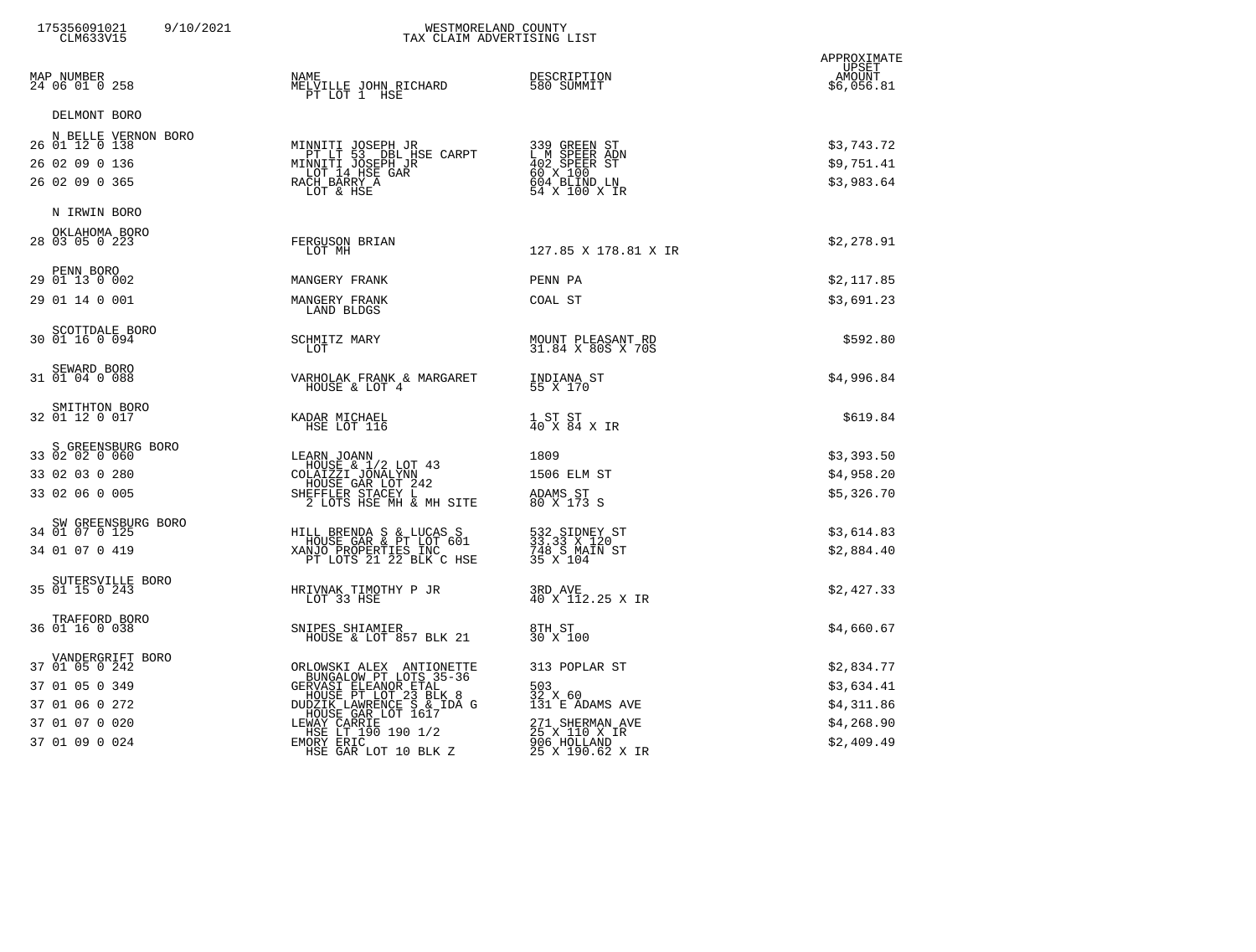| 175356091021<br>9/10/2021<br>CLM633V15 | WESTMORELAND COUNTY<br>TAX CLAIM ADVERTISING LIST                                                                                                                                                                                                  |                                                                                                                                              |                      |
|----------------------------------------|----------------------------------------------------------------------------------------------------------------------------------------------------------------------------------------------------------------------------------------------------|----------------------------------------------------------------------------------------------------------------------------------------------|----------------------|
|                                        |                                                                                                                                                                                                                                                    |                                                                                                                                              | APPROXIMATE<br>UPSET |
| MAP NUMBER<br>37 01 09 0 042           | NAME<br>COLAIANNI LAUREN KRISTI                                                                                                                                                                                                                    | DESCRIPTION                                                                                                                                  | AMOUNT<br>\$615.12   |
| 37 01 09 0 108                         | LOT 1                                                                                                                                                                                                                                              | 714 IRVING ST<br>28.67 X 90<br>921 IRVING                                                                                                    | \$830.97             |
| 37 01 09 0 418                         | LOT 1<br>MAKOWSKI GREGORY V<br>PT LOTS 13 THRU 17 BLK O<br>BEAVER ELIZABETH D<br>HSE PT LTS 28 29                                                                                                                                                  | 916 WALLACE ST<br>VANDERGRIGT HEIGHTS 1ST ADDITI                                                                                             | \$2,621.22           |
| W LEECHBURG BORO<br>38 02 05 0 005     | RO<br>MELCHERT ROY K<br>LOT 95 PT LT 96<br>MELCHERT ROY K<br>PT LT 96 LT 97 BLK B HSE<br>MELCHERT ROY K<br>HOUSE-LOT 98<br>MELCHERT ROY K<br>LOTS 99-101<br>GRAFF THOWAS E & CYNTHIA L<br>LOT HSE                                                  | W LEECHBURG PA<br>68.5 X 123.6 X IR<br>115 FIRST AVE<br>67.5 X 123.6 X IR<br>113 1ST ST<br>45 X 121.8 X IR<br>109 FIRST ST<br>1201 MOBTH 2NT | \$1,273.76           |
| 38 02 09 0 124                         |                                                                                                                                                                                                                                                    |                                                                                                                                              | \$5,831.70           |
| 38 02 09 0 125                         |                                                                                                                                                                                                                                                    |                                                                                                                                              | \$706.05             |
| 38 02 09 0 126                         |                                                                                                                                                                                                                                                    |                                                                                                                                              | \$706.05             |
| 38 04 01 0 060                         |                                                                                                                                                                                                                                                    | 1501 NORTH AVE                                                                                                                               | \$25,912.60          |
| W NEWTON BORO<br>39 02 01 0 073        | ERICKSON SHIRLEY PYRDEK MARION LOCUST ST<br>HSE PT LOT 15                                                                                                                                                                                          |                                                                                                                                              | \$6,052.87           |
| YOUNGSTOWN BORO                        |                                                                                                                                                                                                                                                    |                                                                                                                                              |                      |
| YOUNGWOOD BORO<br>41 01 16 0 131       | BUTTERWORTH JANET L ETAL 10 S 3RD ST<br>HOUSE & 1/2 LOT 221                                                                                                                                                                                        |                                                                                                                                              | \$1,661.37           |
| ALLEGHENY TWP<br>42 04 00 0 089        | KEPPLE WARD C                                                                                                                                                                                                                                      |                                                                                                                                              | \$410.11             |
| 42 06 00 0 063                         |                                                                                                                                                                                                                                                    |                                                                                                                                              | \$7,296.88           |
| 42 09 00 0 332                         | BOWSER CHARLES R JR DOROTHY H RTE 356<br>HSE, POTTERY SHOP, SHED<br>STOVER THOMAS C RT RT 56<br>LOT                                                                                                                                                | 300 X 156.6 X 288.62 X 94.2                                                                                                                  | \$1,263.15           |
| 42 10 09 0 045                         | SCHUMAKER LEE & KIM<br>HSE LOTS 11-12 BLK 3<br>SIPOLINO JENNA MARIE                                                                                                                                                                                |                                                                                                                                              | \$4,950.70           |
| 42 13 00 0 113                         | HSE GAR                                                                                                                                                                                                                                            | 1530 LABELLE RD<br>D 2203/0639                                                                                                               | \$3,201.72           |
|                                        | BELL TWP<br>43 11 00 0 052 99 005<br>20RANEK MICHELLE/RAGER HAYLEY<br>1990 DEROSE: 14X70                                                                                                                                                           | 204 MCDIVITT DR<br>VIN: D1231123                                                                                                             | \$2,113.76           |
| COOK TWP                               |                                                                                                                                                                                                                                                    |                                                                                                                                              |                      |
| DERRY TWP<br>45 10 00 0 083 99 063     |                                                                                                                                                                                                                                                    | 416 AURORA DR<br>VIŅ: 2287191A                                                                                                               | \$1,732.30           |
| 45 10 00 0 083 99 080                  | RENTAS EMMALY ANN<br>1979 ASTRO: 14X70<br>SAPOVICH MARION J                                                                                                                                                                                        | 149 BILLINGS DR                                                                                                                              | \$389.62             |
| 45 10 00 0 160                         |                                                                                                                                                                                                                                                    |                                                                                                                                              | \$3,629.47           |
| 45 14 00 0 021 99 016                  | HARTEIS DANIEL & BARBARA<br>LOT MH SHED<br>NUTTALL JOSHAWA & SELM KARA<br>1973 NONTEREY: 12X66<br>2006273 NONTEREY: 12X66                                                                                                                          | 185.80 X 233.09 X IR<br>208 DEWEY LN<br>VIN: 70121779Z                                                                                       | \$1,023.55           |
| 45 14 00 0 021 99 022                  |                                                                                                                                                                                                                                                    | 403 ROBIN LN<br>VIN: 2200923                                                                                                                 | \$2,069.89           |
| 45 14 00 0 021 99 032                  | THE TOWN ANNEMARIE<br>1971 FLAMINGO: 12X61XIRR<br>MCGINLEY CYNTHIA LEE<br>MCGINLEY CYNTHIA LEE<br>UNK MH: 14X56<br>STEVENS WILLIAM H & BERNICE                                                                                                     | 339 EAGLE LN<br>VIN: UNK                                                                                                                     | \$3,136.01           |
| 45 18 09 0 049                         |                                                                                                                                                                                                                                                    |                                                                                                                                              | \$2,489.90           |
| 45 29 00 0 070 99 012                  |                                                                                                                                                                                                                                                    | 565 LONVIEW CT<br>VIN: D26660121657                                                                                                          | \$1,008.51           |
| 45 29 00 0 070 99 026                  |                                                                                                                                                                                                                                                    | 579 LONGVIEW CT<br>VIN: UNK<br>585 LONGVIEW CT                                                                                               | \$1,398.91           |
| 45 29 00 0 070 99 027                  |                                                                                                                                                                                                                                                    | VIN: UNK                                                                                                                                     | \$1,424.39           |
| 45 29 00 0 070 99 038                  | STEVENS WILLIAM H & BERNICE<br>HSE & LOT 31<br>SULKOSKY JOANNE<br>2000 TOPPER: 12 X 60<br>CLEMENS JOHN<br>1980 SKYLINE: 12X60<br>1980 SKYLINE: 12X60<br>MCCALLEN CONSTANCE<br>COX WILLIAM JR & NANCY<br>COX WILLIAM JR & NANCY<br>DISC - 1983 MANS | 588 LONGVIEW CT<br>VIN: M092501                                                                                                              | \$947.60             |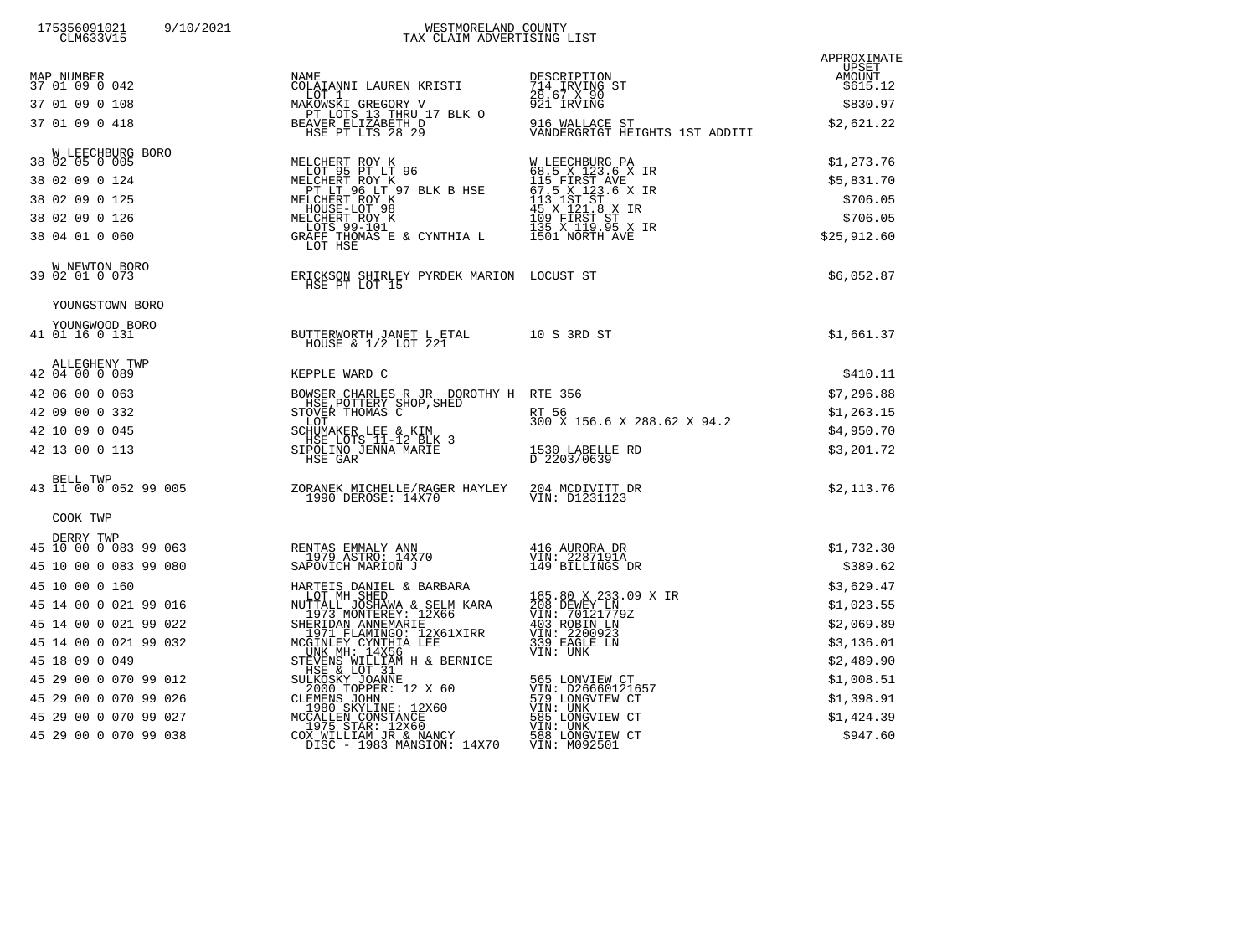|                                               | $\begin{tabular}{l c c c c c} \hline \textbf{MDBER} & \textbf{NDRPER} & \textbf{ADERCTION} & \textbf{ADERCTION} & \textbf{ADRE CONEMENTE} & \textbf{ADRE CONENTE} & \textbf{ADRE CONENTE} & \textbf{ADRE CONENTE} & \textbf{ADRE CONENTE} & \textbf{ADRE CONENTE} & \textbf{ADRE CONENTE} & \textbf{ADRE CONENTE} & \textbf{ADRE CONENTE} & \textbf{ADRE CONENTE} & \textbf{ADRE CONENTE} & \textbf{ADRE CONENTE} & \textbf{ADRE CONENTE} & \textbf{ADRE CONENTE} & \textbf{ADRE CONENTE}$ | APPROXIMATE |
|-----------------------------------------------|--------------------------------------------------------------------------------------------------------------------------------------------------------------------------------------------------------------------------------------------------------------------------------------------------------------------------------------------------------------------------------------------------------------------------------------------------------------------------------------------|-------------|
|                                               |                                                                                                                                                                                                                                                                                                                                                                                                                                                                                            |             |
|                                               |                                                                                                                                                                                                                                                                                                                                                                                                                                                                                            |             |
|                                               |                                                                                                                                                                                                                                                                                                                                                                                                                                                                                            |             |
|                                               |                                                                                                                                                                                                                                                                                                                                                                                                                                                                                            |             |
|                                               |                                                                                                                                                                                                                                                                                                                                                                                                                                                                                            |             |
|                                               |                                                                                                                                                                                                                                                                                                                                                                                                                                                                                            |             |
|                                               |                                                                                                                                                                                                                                                                                                                                                                                                                                                                                            |             |
|                                               | NONEGAL TWP<br>16 02 00 0 024<br>11 UPPER COURT RD SILVA DREW RUBEN<br>1975 CASTLE: 12X66 - DISC 11 UPPER COURT RD 1980 029<br>1975 CASTLE: 12X66 - DISC VIN: 4056<br>1975 CASTLE: 12X66 - DISC VIN: 4056<br>1975 CASTLE: 12X66 - DISC                                                                                                                                                                                                                                                     | \$6,865.81  |
|                                               |                                                                                                                                                                                                                                                                                                                                                                                                                                                                                            | \$762.04    |
|                                               |                                                                                                                                                                                                                                                                                                                                                                                                                                                                                            | \$2,114.87  |
| 46 22 00 0 046                                |                                                                                                                                                                                                                                                                                                                                                                                                                                                                                            | \$11,077.39 |
|                                               |                                                                                                                                                                                                                                                                                                                                                                                                                                                                                            |             |
|                                               |                                                                                                                                                                                                                                                                                                                                                                                                                                                                                            |             |
|                                               |                                                                                                                                                                                                                                                                                                                                                                                                                                                                                            |             |
|                                               |                                                                                                                                                                                                                                                                                                                                                                                                                                                                                            |             |
|                                               |                                                                                                                                                                                                                                                                                                                                                                                                                                                                                            |             |
|                                               |                                                                                                                                                                                                                                                                                                                                                                                                                                                                                            |             |
|                                               |                                                                                                                                                                                                                                                                                                                                                                                                                                                                                            |             |
|                                               |                                                                                                                                                                                                                                                                                                                                                                                                                                                                                            |             |
|                                               |                                                                                                                                                                                                                                                                                                                                                                                                                                                                                            |             |
|                                               |                                                                                                                                                                                                                                                                                                                                                                                                                                                                                            |             |
|                                               |                                                                                                                                                                                                                                                                                                                                                                                                                                                                                            |             |
|                                               |                                                                                                                                                                                                                                                                                                                                                                                                                                                                                            |             |
|                                               |                                                                                                                                                                                                                                                                                                                                                                                                                                                                                            |             |
|                                               |                                                                                                                                                                                                                                                                                                                                                                                                                                                                                            |             |
|                                               |                                                                                                                                                                                                                                                                                                                                                                                                                                                                                            |             |
|                                               |                                                                                                                                                                                                                                                                                                                                                                                                                                                                                            | \$565.32    |
|                                               |                                                                                                                                                                                                                                                                                                                                                                                                                                                                                            | \$4,167.01  |
|                                               | FAIRFIELD TWP<br>48 08 00 0 015<br>48 17 00 0 047 99 064<br>48 27 00 0 074<br>100 0 074<br>2003 FLEETWOOD: 14X66<br>CHESLA ANITA<br>LOT (2)MH'S GAR<br>2003 FLEETWOOD: 14X66<br>2003 FLEETWOOD: 14X66<br>2003 FLEETWOOD: 14X66<br>2013 GR                                                                                                                                                                                                                                                  | \$4,154.29  |
| MUNICIPALITY OF MURRYSVILLE<br>49 04 13 0 024 | LASHAN DEVELOPMENT COMPANY INC OFF MICHEL CT<br>120 X 110                                                                                                                                                                                                                                                                                                                                                                                                                                  | \$472.21    |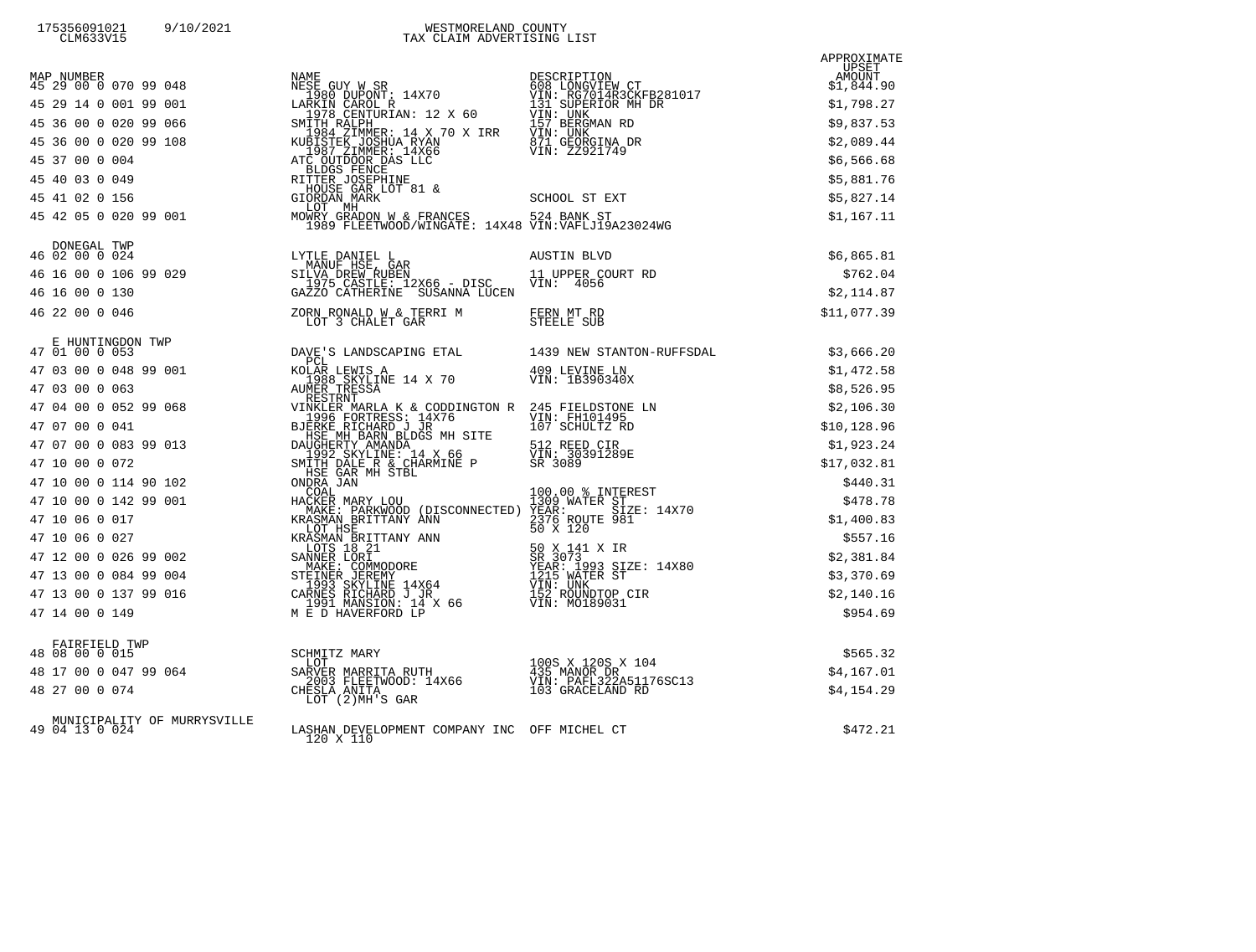| MAP NUMBER<br>49 07 00 0 060 |                                                                                                                                                                                                                                                    | $$821$<br>$$8,849.24$<br>$$604.98$<br>$$6,136.1$<br>$$23,081$<br>$$24$ |
|------------------------------|----------------------------------------------------------------------------------------------------------------------------------------------------------------------------------------------------------------------------------------------------|------------------------------------------------------------------------|
| 49 12 00 0 100               |                                                                                                                                                                                                                                                    |                                                                        |
| 49 14 02 0 061               |                                                                                                                                                                                                                                                    |                                                                        |
| 49 15 00 0 014               |                                                                                                                                                                                                                                                    |                                                                        |
| 49 15 01 0 009               |                                                                                                                                                                                                                                                    |                                                                        |
| 49 15 09 0 070               |                                                                                                                                                                                                                                                    | \$604.98                                                               |
| 49 16 13 0 002               | NAME<br>GLUNT ROY DESCRIPTION<br>RISTON KRISTOPHER J<br>ROY 4 HSE USE IN 19927 HILITY RD<br>RUSSELL DAVID C KARP PLAN #2<br>RUSSELL DAVID C EVERGREEN DR<br>SAUL JOHN E & EDWARDINE HUMES RD<br>VAC BLDGS<br>GOLOCK CARL G DOLORES J LIV TR LA     | \$3,293.21                                                             |
|                              | 49 16 13 0.02<br>16 13 10 202 19<br>16 20 10 202 19<br>16 20 10 202 19<br>16 20 10 202 19<br>16 20 10 202 19<br>16 20 10 202 19<br>16 20 10 202 19<br>16 20 10 202 19<br>16 202 10 202 11 19 204<br>16 202 10 202 11 19 204<br>16 202 10 202 11 19 |                                                                        |
|                              |                                                                                                                                                                                                                                                    |                                                                        |
|                              |                                                                                                                                                                                                                                                    |                                                                        |
|                              |                                                                                                                                                                                                                                                    |                                                                        |
|                              |                                                                                                                                                                                                                                                    |                                                                        |
|                              |                                                                                                                                                                                                                                                    |                                                                        |
|                              |                                                                                                                                                                                                                                                    |                                                                        |
|                              |                                                                                                                                                                                                                                                    |                                                                        |
|                              |                                                                                                                                                                                                                                                    |                                                                        |
|                              |                                                                                                                                                                                                                                                    |                                                                        |
|                              |                                                                                                                                                                                                                                                    |                                                                        |
|                              |                                                                                                                                                                                                                                                    |                                                                        |
|                              |                                                                                                                                                                                                                                                    |                                                                        |
|                              |                                                                                                                                                                                                                                                    |                                                                        |
|                              |                                                                                                                                                                                                                                                    |                                                                        |
|                              |                                                                                                                                                                                                                                                    |                                                                        |
|                              |                                                                                                                                                                                                                                                    |                                                                        |
|                              |                                                                                                                                                                                                                                                    |                                                                        |
|                              |                                                                                                                                                                                                                                                    |                                                                        |
|                              |                                                                                                                                                                                                                                                    |                                                                        |
|                              |                                                                                                                                                                                                                                                    |                                                                        |
|                              |                                                                                                                                                                                                                                                    |                                                                        |
|                              |                                                                                                                                                                                                                                                    |                                                                        |
|                              |                                                                                                                                                                                                                                                    |                                                                        |
|                              |                                                                                                                                                                                                                                                    |                                                                        |
|                              |                                                                                                                                                                                                                                                    |                                                                        |
|                              |                                                                                                                                                                                                                                                    |                                                                        |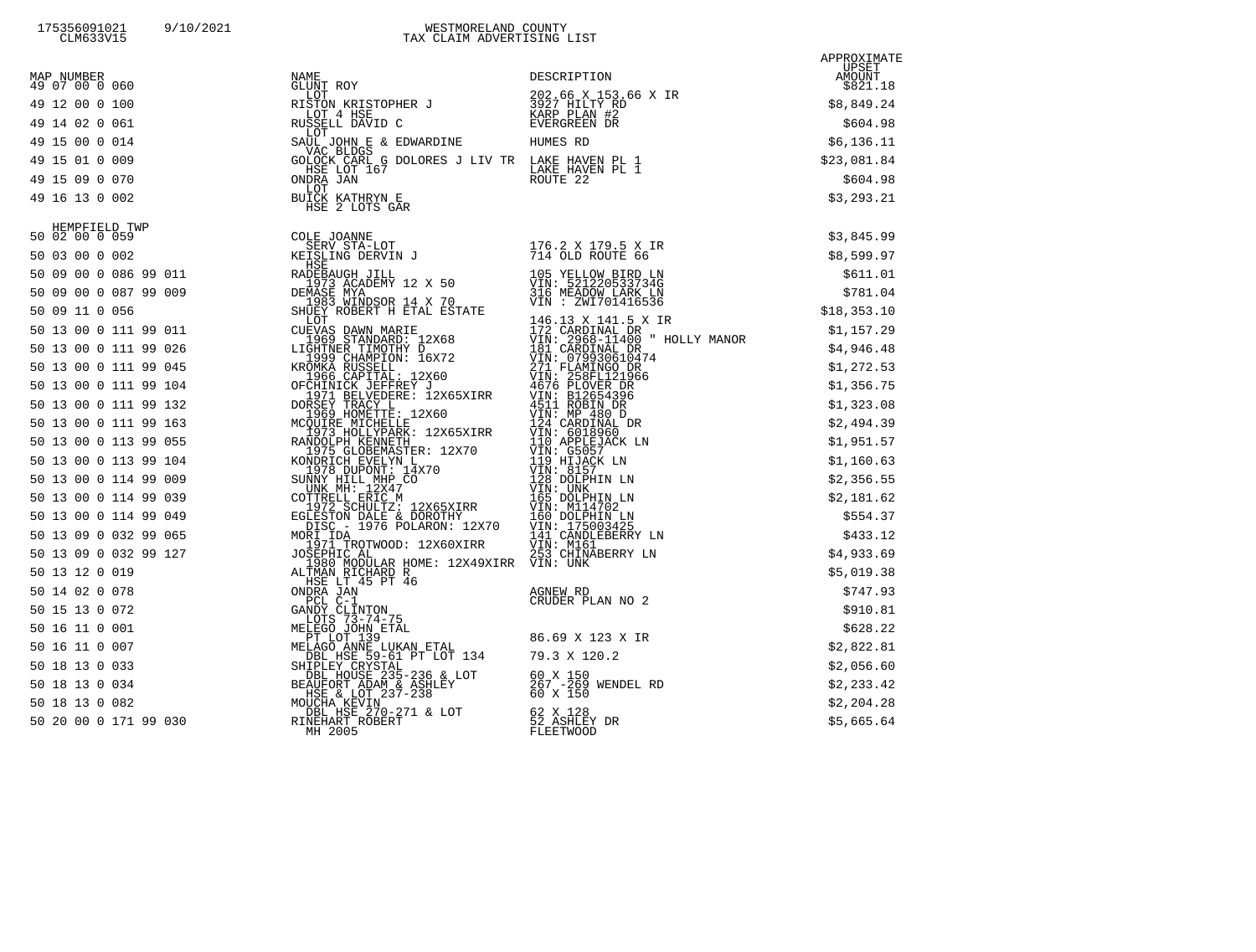175356091021 9/10/2021 WESTMORELAND COUNTY<br>CLM633V15 CLM633V15 TAX CLAIM ADVERTISING

APPROXIMATE

| MAP NUMBER<br>50 22 05 0 150 |                                                                                                                                                                                                                                                                                                                                                                                                           | NAME UPSET<br>GRIBBIN KEVIN THOMAS REAR PELLIS RD<br>LOT 2 GRIBBIN SAVIT BELLIS RD<br>LOT 2 GRIBBIN FAME PELLIS RD<br>LAGO LINKS GOLF<br>HOLE 3 LAGO DEVITA PHASE 1<br>HOLE 3 LAGO DEVITA PHASE 1<br>LOT 1 \$38,036.78<br>LOT 1 \$38,036.78<br>JOH |            |
|------------------------------|-----------------------------------------------------------------------------------------------------------------------------------------------------------------------------------------------------------------------------------------------------------------------------------------------------------------------------------------------------------------------------------------------------------|----------------------------------------------------------------------------------------------------------------------------------------------------------------------------------------------------------------------------------------------------|------------|
| 50 22 15 0 014               |                                                                                                                                                                                                                                                                                                                                                                                                           |                                                                                                                                                                                                                                                    |            |
| 50 25 00 0 031               |                                                                                                                                                                                                                                                                                                                                                                                                           |                                                                                                                                                                                                                                                    |            |
| 50 25 00 0 098               |                                                                                                                                                                                                                                                                                                                                                                                                           |                                                                                                                                                                                                                                                    |            |
| 50 25 00 0 128               | LOT<br>HSE GAR                                                                                                                                                                                                                                                                                                                                                                                            |                                                                                                                                                                                                                                                    | \$5,212.27 |
|                              |                                                                                                                                                                                                                                                                                                                                                                                                           |                                                                                                                                                                                                                                                    | \$558.61   |
|                              |                                                                                                                                                                                                                                                                                                                                                                                                           |                                                                                                                                                                                                                                                    | \$619.32   |
|                              |                                                                                                                                                                                                                                                                                                                                                                                                           |                                                                                                                                                                                                                                                    | \$1,334.30 |
|                              |                                                                                                                                                                                                                                                                                                                                                                                                           |                                                                                                                                                                                                                                                    | \$2,589.46 |
|                              |                                                                                                                                                                                                                                                                                                                                                                                                           |                                                                                                                                                                                                                                                    | \$5,848.00 |
|                              |                                                                                                                                                                                                                                                                                                                                                                                                           |                                                                                                                                                                                                                                                    | \$8,653.63 |
|                              |                                                                                                                                                                                                                                                                                                                                                                                                           |                                                                                                                                                                                                                                                    | \$2,871.56 |
| 50 30 00 0 018               | ALTMAN DAVID C & MARY JANE                                                                                                                                                                                                                                                                                                                                                                                |                                                                                                                                                                                                                                                    | \$822.54   |
| 50 30 00 0 069               | ALTMAN DAVID C & MARY JANE OFF LR 64108                                                                                                                                                                                                                                                                                                                                                                   |                                                                                                                                                                                                                                                    | \$723.88   |
| 50 31 00 0 049               | FRY RODGER T RHONDA L                                                                                                                                                                                                                                                                                                                                                                                     |                                                                                                                                                                                                                                                    | \$6,761.20 |
| 50 31 00 0 145 99 001        |                                                                                                                                                                                                                                                                                                                                                                                                           |                                                                                                                                                                                                                                                    | \$1,730.52 |
| 50 32 00 0 020 99 004        |                                                                                                                                                                                                                                                                                                                                                                                                           |                                                                                                                                                                                                                                                    | \$2,721.20 |
| 50 32 00 0 032 99 001        |                                                                                                                                                                                                                                                                                                                                                                                                           |                                                                                                                                                                                                                                                    | \$2,986.09 |
| 50 33 00 0 049 99 001        | $\begin{tabular}{lllllllllllllllllll} \textsc{hSE LOT} & & & & & 140 \text{ X 239 X IR} \\ \textsc{MORRKE: TOPBER} & & & 340 \text{ GREE K RD} \\ \textsc{RICE RANDY} & & & YEAR: 1968 \text{ SIZE: } 12 \text{X}60 \\ \textsc{RICE RANDY} & & 14 \text{X}66 & & 142 \text{ YELLOW PINE LN} \\ & & 1998 \text{ REDMN: } 14 \text{X66} & & 142 \text{ YELLOW PINE LN} \\ & & 1998 \text{ REDMM} & & 142 \$ |                                                                                                                                                                                                                                                    | \$2,821.63 |

## LIGONIE<br>51 05 00 0

|  |  | 51 15 15 0 007 |  |
|--|--|----------------|--|
|  |  | 51 16 12 0 028 |  |
|  |  | 51 17 00 0 077 |  |
|  |  | 51 18 00 0 217 |  |
|  |  | 51 30 07 0 098 |  |
|  |  | 51 33 00 0 069 |  |
|  |  | 51 33 07 0 060 |  |
|  |  |                |  |

| 200000012222                            |                                                                                                 | III MOON CHON HI                                                                                                                                                                                                                             | 74,309,10    |
|-----------------------------------------|-------------------------------------------------------------------------------------------------|----------------------------------------------------------------------------------------------------------------------------------------------------------------------------------------------------------------------------------------------|--------------|
| 50 28 05 0 034                          | 1901 HORNE MICHAEL A ETAL MARROLD JOYCE DR<br>LOT 11 & HOUSE -------- - ---- 65 X 190.98 X IR   |                                                                                                                                                                                                                                              | \$5,848.00   |
| 50 29 03 0 036                          | POSKA EDWARD J & ANNETTE J TRU LAGÖ DE VÍTA<br>-_UNIT 303 &2.7 PER COM ELE TIOO I INKO          |                                                                                                                                                                                                                                              | \$8,653.63   |
| 50 29 03 0 068                          | ALLMAR LLC                                                                                      | LAGO LINKS                                                                                                                                                                                                                                   | \$2,871.56   |
| 50 30 00 0 018                          | ALTMAN DAVID C & MARY JANE                                                                      |                                                                                                                                                                                                                                              | \$822.54     |
| 50 30 00 0 069                          | ALTMAN DAVID C & MARY JANE                                                                      | OFF LR 64108                                                                                                                                                                                                                                 | \$723.88     |
| 50 31 00 0 049                          | FRY RODGER T RHONDA L                                                                           |                                                                                                                                                                                                                                              | \$6,761.20   |
| 50 31 00 0 145 99 001                   | HSE LOT                                                                                         | 140 X 239 X IR                                                                                                                                                                                                                               | \$1,730.52   |
| 50 32 00 0 020 99 004                   |                                                                                                 |                                                                                                                                                                                                                                              | \$2,721.20   |
| 50 32 00 0 032 99 001                   |                                                                                                 |                                                                                                                                                                                                                                              | \$2,986.09   |
| 50 33 00 0 049 99 001                   |                                                                                                 | HSE LOT MORRIS DEBORAH 14<br>MORRIS DEBORAH 14<br>MAKE:TOPPER VEAR: 1968 SIZE: 12X60<br>RICE RANDY<br>1998 REDMAN: 14X66 142 YELVIS FARM<br>WILLIAMS BRUCE 14X66 VIN: 11256771<br>WILLIAMS BRUCE SILVIS FARM<br>NAKE: ATLANTIC MH YEAR: 89 S | \$2,821.63   |
| LIGONIER TWP<br>51 05 00 0 070          | STEHLEY WILLIAM A & BRENDA                                                                      |                                                                                                                                                                                                                                              | \$3,007.16   |
| 51 15 15 0 007                          | COTTAGE<br>DUKIC DARYL J & DARLENE M                                                            |                                                                                                                                                                                                                                              | \$2,432.46   |
| 51 16 12 0 028                          | 2 CTGS LOTS 9-10-13-14                                                                          |                                                                                                                                                                                                                                              | \$2,620.42   |
| 51 17 00 0 077                          | LOT HSE WHSE<br>CARNS THOMAS J & HILDA M<br>1968 ATLANTIC SHED 172 X 118 X IR                   | 50 X 100                                                                                                                                                                                                                                     | \$1,369.70   |
| 51 18 00 0 217                          | BARDEN GARY D                                                                                   |                                                                                                                                                                                                                                              | \$2,549.30   |
| RAHL CAROLYN S<br>51 30 07 0 098        | LOT CABIN                                                                                       |                                                                                                                                                                                                                                              | \$4,850.55   |
| 51 33 00 0 069                          |                                                                                                 |                                                                                                                                                                                                                                              | \$144,845.37 |
| 51 33 07 0 060                          | $\begin{array}{r}\n\text{GRUBBS}\xspace\\ \text{LOT}\xspace\quad 14\n\end{array}$               |                                                                                                                                                                                                                                              | \$585.88     |
| LOYALHANNA TWP<br>52 01 00 0 027 99 003 |                                                                                                 |                                                                                                                                                                                                                                              | \$7,214.04   |
| 52 01 00 0 074                          | FENNELL WILLIAM G SR WALLACE M                                                                  |                                                                                                                                                                                                                                              | \$531.18     |
| 52 01 11 0 040                          | LOT HSE                                                                                         |                                                                                                                                                                                                                                              | \$2,664.64   |
| 52 02 14 0 009                          | BEE WILLIAM G & DOROTHY M 4 BLK 23<br>LOTS 4-5-HOUSE 60 X 120<br>SZALANCZY RAYMOND G & JANICE L |                                                                                                                                                                                                                                              | \$633.06     |
| 52 02 14 0 034                          | LOT                                                                                             |                                                                                                                                                                                                                                              |              |
| 52 05 00 0 037                          | WILKINSON MARSHA<br>LOTS 39-40 & MODULAR, GAR                                                   | 432 MOWEEN RD<br>112 X 143.5                                                                                                                                                                                                                 | \$5,324.32   |
|                                         | JUSKO SHAWN E<br>LOT 1 HSE BARN                                                                 | $\overline{1}\overline{2}7$ RADS RD<br>LARRY E RADOMSKI PLAN NO 2                                                                                                                                                                            | \$9,249.00   |
|                                         |                                                                                                 |                                                                                                                                                                                                                                              |              |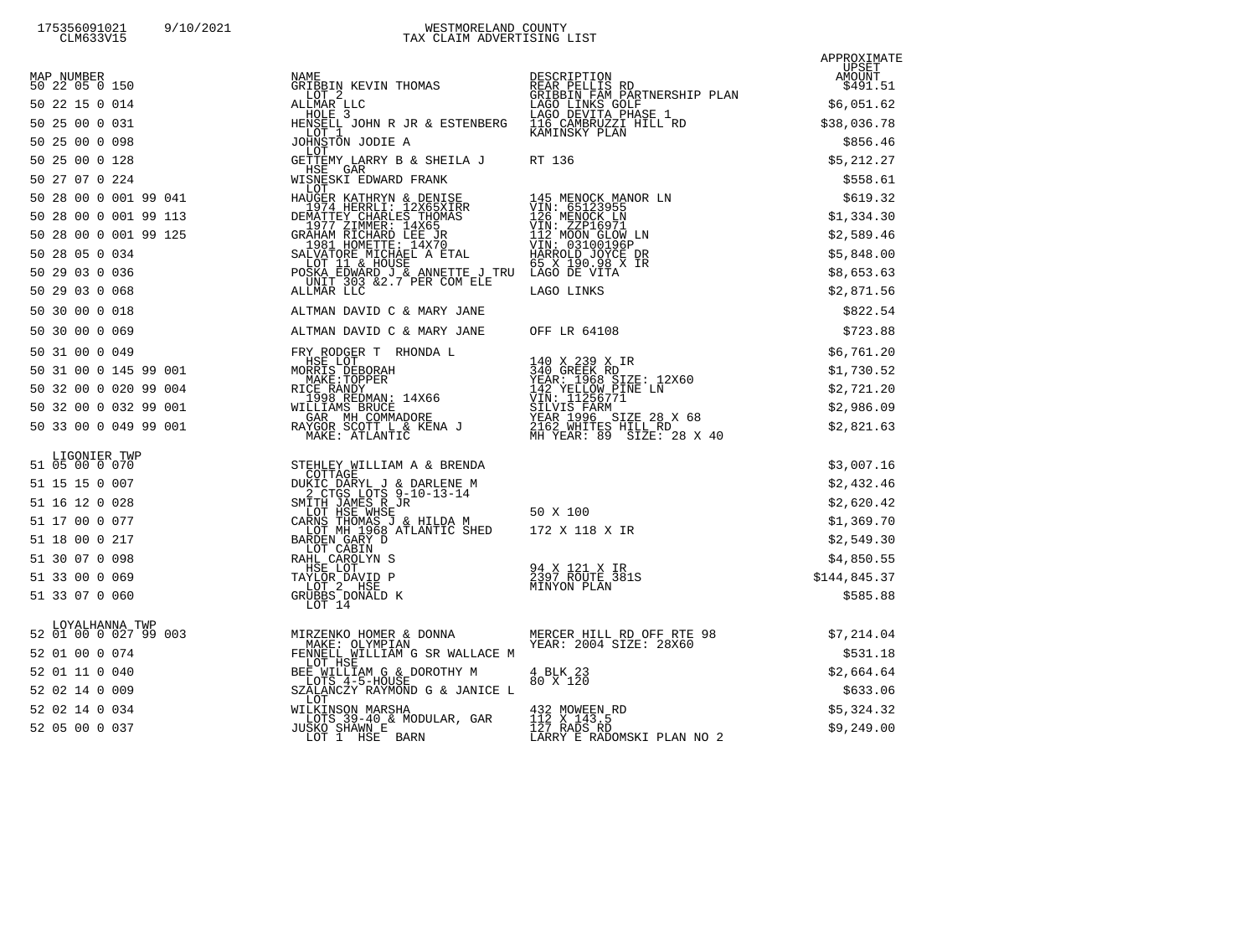| MAP NUMBER<br>52 08 03 0 207<br>52 09 01 0 096 | NAME<br>TEXAS KEYSTONE, INC<br>LOT 44<br>GOETZINGER HOLDINGS LLC                                                                                                                                                                             | DESCRIPTION<br>L WOODLANDS E<br>115 X 80 X IR<br>MYERS 21<br>70 X 125                                                                           | APPROXIMATE<br>UPSET<br>AMOUNT<br>\$836.93<br>\$399.41 |
|------------------------------------------------|----------------------------------------------------------------------------------------------------------------------------------------------------------------------------------------------------------------------------------------------|-------------------------------------------------------------------------------------------------------------------------------------------------|--------------------------------------------------------|
| 52 09 01 0 267                                 | LOT 720<br>PAPĂ SAMUEL J HELEN P                                                                                                                                                                                                             |                                                                                                                                                 | \$619.06                                               |
| 52 09 01 0 293                                 | LOT 287<br>ORNOWSKI JOSEPH T & CECELIA M CM                                                                                                                                                                                                  |                                                                                                                                                 | \$5,898.40                                             |
| 52 09 05 0 270                                 |                                                                                                                                                                                                                                              | MYERS 21                                                                                                                                        | \$619.06                                               |
| 52 12 00 0 028                                 | LEVINE CLAIRE TRUSTEE<br>LOT 984<br>FEINDING 4<br>PCL 8                                                                                                                                                                                      | 70 X 150<br>LR 64049<br>$200 \times 100$                                                                                                        | \$619.06                                               |
|                                                |                                                                                                                                                                                                                                              |                                                                                                                                                 | \$1,992.73                                             |
|                                                |                                                                                                                                                                                                                                              |                                                                                                                                                 | \$4,006.24                                             |
|                                                |                                                                                                                                                                                                                                              |                                                                                                                                                 | \$750.89                                               |
| 53 15 00 0 073 99 018                          |                                                                                                                                                                                                                                              |                                                                                                                                                 | \$2,893.82                                             |
| 53 15 04 0 039                                 |                                                                                                                                                                                                                                              |                                                                                                                                                 | \$1,087.11                                             |
| 53 15 11 0 001 99 027                          |                                                                                                                                                                                                                                              |                                                                                                                                                 | \$3,496.16                                             |
| 53 15 11 0 001 99 066                          |                                                                                                                                                                                                                                              |                                                                                                                                                 | \$911.55                                               |
| 53 15 11 0 076                                 |                                                                                                                                                                                                                                              |                                                                                                                                                 | \$571.63                                               |
| 53 15 15 0 017                                 |                                                                                                                                                                                                                                              |                                                                                                                                                 | \$5,295.22                                             |
| 53 15 15 0 051                                 |                                                                                                                                                                                                                                              |                                                                                                                                                 | \$3,070.50                                             |
| 53 23 02 0 016                                 | 99 018 SILBAUGH ROGER LEE 5142 HOLLY RD 1980 FAIRMONT: 14x70 VIN: ND31619X HW HOLDINGS LLC 49 21 x 170.15 X IR<br>99 027 LOT 216 49.21 x 170.15 X IR<br>1993 PRESTIGE: 14x72 309 JOYCE DR<br>1993 PRESTIGE: 14x72 309 JOYCE DR<br>199<br>LOT |                                                                                                                                                 | \$571.19                                               |
|                                                |                                                                                                                                                                                                                                              |                                                                                                                                                 | \$3,990.80                                             |
|                                                |                                                                                                                                                                                                                                              |                                                                                                                                                 | \$4,938.52                                             |
|                                                |                                                                                                                                                                                                                                              |                                                                                                                                                 | \$4,240.18                                             |
|                                                |                                                                                                                                                                                                                                              |                                                                                                                                                 | \$738.68                                               |
| 54 03 00 0 011 99 020                          |                                                                                                                                                                                                                                              | VIN: CN10245A<br>260 NEW HAMPSHIRE LN<br>VIN: UNK<br>216 IOWA LN<br>224 IOWA LN<br>224 IOWA LN<br>NVIN: C11476<br>438 MARYLAND LN<br>VIN: 30022 | \$2,322.40                                             |
| 54 03 00 0 011 99 023                          |                                                                                                                                                                                                                                              |                                                                                                                                                 | \$2,012.04                                             |
| 54 03 15 0 041 99 008                          |                                                                                                                                                                                                                                              |                                                                                                                                                 | \$1,155.27                                             |
| 54 03 15 0 041 99 048                          | MANNING MARILYN (1988) ---- - 1989 MÄRYLAND LN<br>1989 DE ROSE: 14X70 (1988) ---- 1989<br>BROWN CONNIE                                                                                                                                       | 245 MISSOURI LN                                                                                                                                 | \$1,673.37                                             |
| 54 04 01 0 006                                 |                                                                                                                                                                                                                                              | VIN: 0791150630                                                                                                                                 | \$523.05                                               |
| 54 04 14 0 043                                 |                                                                                                                                                                                                                                              | D 2017/0530<br>1290 ARMSTRONG DR<br>47 X 150 X IR                                                                                               | \$843.59                                               |
| 54 04 14 0 150                                 |                                                                                                                                                                                                                                              |                                                                                                                                                 | \$864.15                                               |
| 54 04 14 0 163                                 |                                                                                                                                                                                                                                              |                                                                                                                                                 | \$2,599.78                                             |
| 54 07 07 0 025                                 |                                                                                                                                                                                                                                              |                                                                                                                                                 | \$2,645.41                                             |
| 54 07 07 0 027                                 |                                                                                                                                                                                                                                              |                                                                                                                                                 | \$6,699.34                                             |
| 54 07 14 0 029                                 |                                                                                                                                                                                                                                              | CIRĈLE ŠKYLINE H EST<br>80 X 205<br>1200 ROBBIE DR                                                                                              | \$1,344.84                                             |
| 54 08 05 0 057                                 | 020 DAVIS LOTS<br>1970 NEWPORT: 12X60XIRR & GAR VIN: 4534<br>023 LE BACHMAILYN<br>1970 NEWPORT: 12X44 + 8X30 ADVIN: C11476<br>008 MANNING MARILLYN<br>1970 REMBRANT: 12X44 + 8X30 ADVIN: C11476<br>MANNING MARILLYN<br>BROWN CONNIESE: 14X7  |                                                                                                                                                 | \$6,672.37                                             |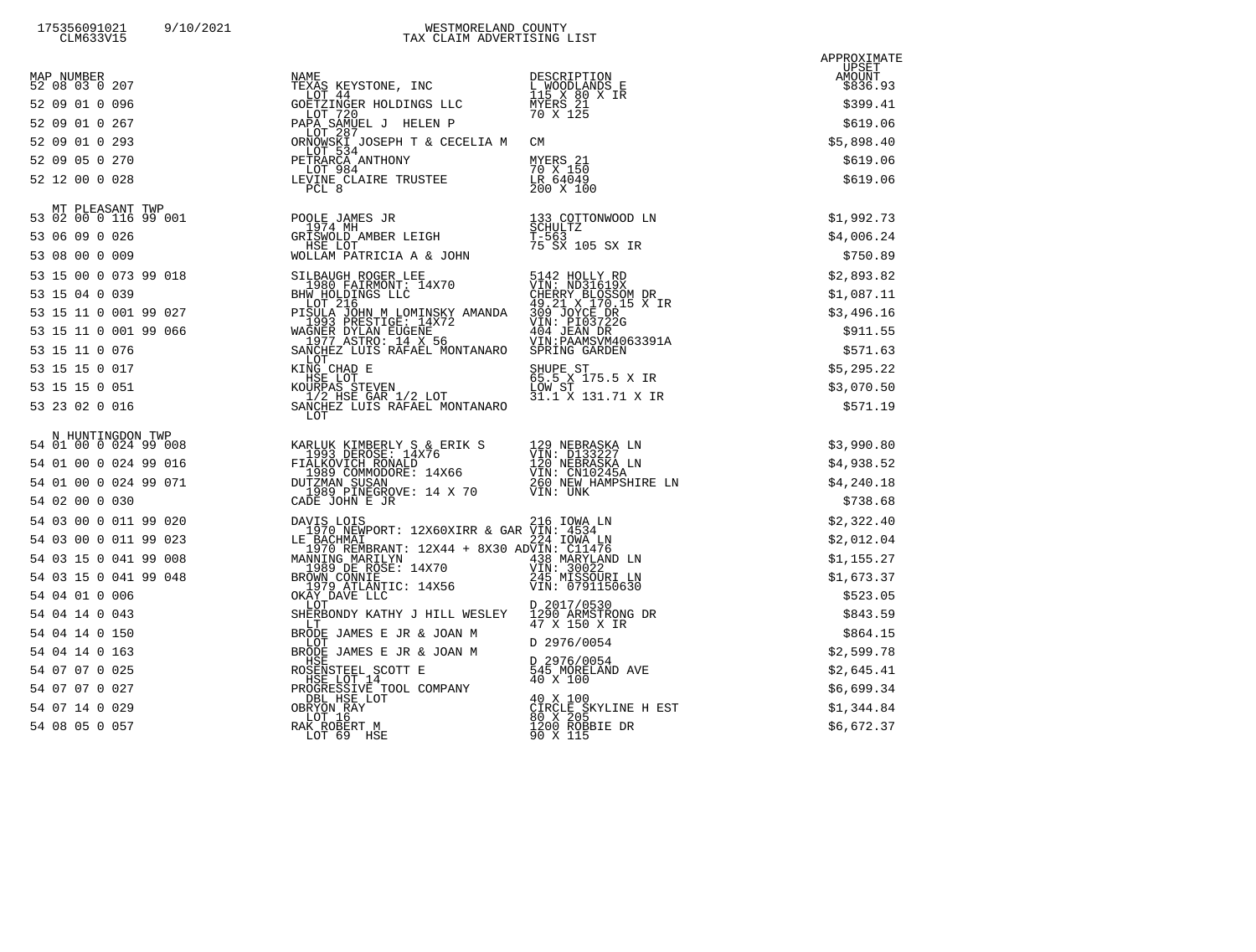| 175356091021 | 9/10/2021 | WESTMORELAND COUNTY        |
|--------------|-----------|----------------------------|
| CLM633V15    |           | TAX CLAIM ADVERTISING LIST |

|  |                                                                                                                                                                                                                                              | APPROXIMATE |
|--|----------------------------------------------------------------------------------------------------------------------------------------------------------------------------------------------------------------------------------------------|-------------|
|  |                                                                                                                                                                                                                                              |             |
|  |                                                                                                                                                                                                                                              |             |
|  |                                                                                                                                                                                                                                              |             |
|  |                                                                                                                                                                                                                                              |             |
|  |                                                                                                                                                                                                                                              |             |
|  |                                                                                                                                                                                                                                              |             |
|  |                                                                                                                                                                                                                                              |             |
|  |                                                                                                                                                                                                                                              |             |
|  |                                                                                                                                                                                                                                              |             |
|  |                                                                                                                                                                                                                                              |             |
|  |                                                                                                                                                                                                                                              |             |
|  |                                                                                                                                                                                                                                              |             |
|  |                                                                                                                                                                                                                                              |             |
|  |                                                                                                                                                                                                                                              |             |
|  |                                                                                                                                                                                                                                              |             |
|  |                                                                                                                                                                                                                                              |             |
|  |                                                                                                                                                                                                                                              |             |
|  |                                                                                                                                                                                                                                              |             |
|  |                                                                                                                                                                                                                                              |             |
|  |                                                                                                                                                                                                                                              |             |
|  |                                                                                                                                                                                                                                              |             |
|  |                                                                                                                                                                                                                                              |             |
|  |                                                                                                                                                                                                                                              |             |
|  |                                                                                                                                                                                                                                              |             |
|  |                                                                                                                                                                                                                                              |             |
|  |                                                                                                                                                                                                                                              |             |
|  |                                                                                                                                                                                                                                              |             |
|  |                                                                                                                                                                                                                                              |             |
|  |                                                                                                                                                                                                                                              |             |
|  |                                                                                                                                                                                                                                              |             |
|  | 55 19 00 0 037 99 002<br>56 83 10 0 0 037 99 002<br>56 83 10 0 0 037 99 002<br>56 83 10 0 0 037 99 0 02<br>56 83 10 0 0 037 99 0 021<br>56 0 3 0 0 0 0 14<br>56 0 3 0 0 0 0 15<br>10 0 0 0 0 0 0 0 5 123<br>10 0 0 0 0 0 0 0 0 0 0 0 0 0 0 0 |             |
|  |                                                                                                                                                                                                                                              |             |
|  |                                                                                                                                                                                                                                              |             |
|  |                                                                                                                                                                                                                                              |             |
|  |                                                                                                                                                                                                                                              |             |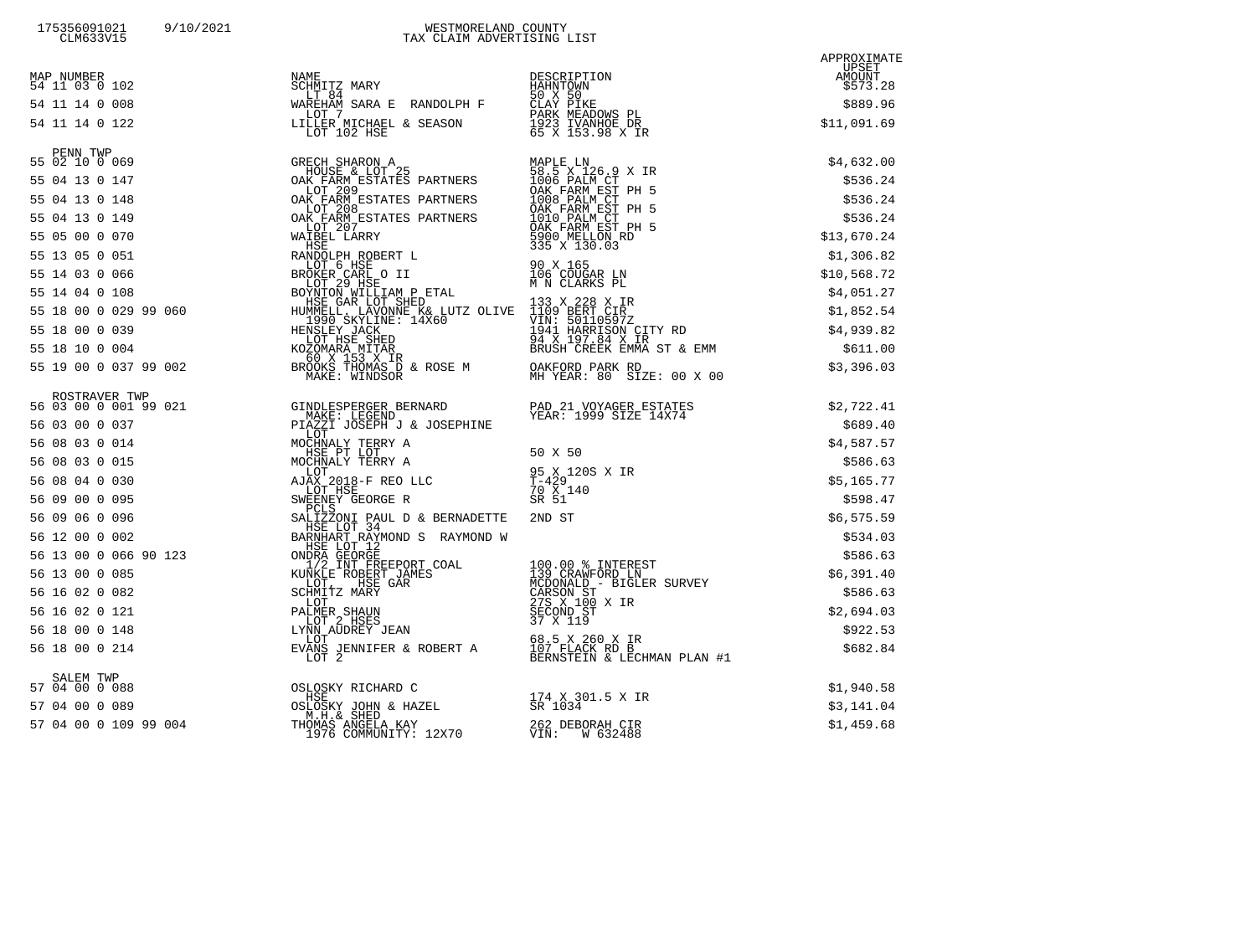| MAP NUMBER<br>57 04 00 0 109 99 040 | NAME DESCRIPTION<br>KASTNER ANDREA MARIE 239 DEBORAH CIR<br>1996 COLONY: 14X70 VIN: SUOBSIA<br>PUZAK RONALD L JR & ELANEA M 209 ORANGE LN<br>209 ORANGE LN<br>CZERPAK GLORIA SELANEA M 209 ORANGE LN<br>CZERPAK GLORIA (1998 PORBES RD<br>1/                                                                                                                                                                                    |                                            | APPROXIMATE<br>UPSET<br>AMOUNT<br>\$4,660.05 |
|-------------------------------------|---------------------------------------------------------------------------------------------------------------------------------------------------------------------------------------------------------------------------------------------------------------------------------------------------------------------------------------------------------------------------------------------------------------------------------|--------------------------------------------|----------------------------------------------|
| 57 04 00 0 110 99 003               |                                                                                                                                                                                                                                                                                                                                                                                                                                 |                                            | \$2,086.23                                   |
| 57 23 09 0 028                      |                                                                                                                                                                                                                                                                                                                                                                                                                                 |                                            | \$7,600.92                                   |
| 57 24 02 0 042                      |                                                                                                                                                                                                                                                                                                                                                                                                                                 |                                            | \$2,553.61                                   |
|                                     |                                                                                                                                                                                                                                                                                                                                                                                                                                 | 156.37 X 238 X IR                          |                                              |
| SEWICKLEY TWP<br>58 03 06 0 056     |                                                                                                                                                                                                                                                                                                                                                                                                                                 |                                            | \$2,566.38                                   |
|                                     |                                                                                                                                                                                                                                                                                                                                                                                                                                 | 49 X 116.6 X IR                            | \$853.53                                     |
|                                     |                                                                                                                                                                                                                                                                                                                                                                                                                                 | 20                                         | \$1,267.07                                   |
| 58 07 11 0 223                      |                                                                                                                                                                                                                                                                                                                                                                                                                                 | HERMINIE LAND CO PL                        | \$4,342.61                                   |
| 58 07 12 0 086                      |                                                                                                                                                                                                                                                                                                                                                                                                                                 | 100 X 150                                  | \$3,593.37                                   |
| 58 10 00 0 055                      |                                                                                                                                                                                                                                                                                                                                                                                                                                 | 50 X 123<br>LOWBER RD                      | \$8,804.04                                   |
| 58 10 06 0 065                      |                                                                                                                                                                                                                                                                                                                                                                                                                                 | FIRST ST<br>146 X 123                      | \$4,425.03                                   |
| 58 11 00 0 114 90 190               | KARR RANDY<br>LOTS 25 26 TWO APTS<br>UHRICH JULIA<br>HOUSE & LOT 7<br>PETERS CLAUDIA A<br>LITS A-1 A-3 MH GAR<br>ANDERSON KERRIE<br>ANDERSON KERRIE<br>LITS 34 38 DBL HSE<br>ONDRA JAN<br>COAL<br>COAL                                                                                                                                                                                                                          | 100.00 % INTEREST                          | \$587.13                                     |
| 58 12 00 0 073 90 120               | ONDRA JAN                                                                                                                                                                                                                                                                                                                                                                                                                       | 100.00 % INTEREST                          | \$587.13                                     |
| 58 14 00 0 018                      | THE FREEPORT COAL<br>TOTH JOHN M<br>LOT<br>TOTH JOHN M<br>LOT                                                                                                                                                                                                                                                                                                                                                                   | LOWBER RD                                  | \$535.14                                     |
| 58 15 00 0 045 99 004               |                                                                                                                                                                                                                                                                                                                                                                                                                                 |                                            | \$2,756.63                                   |
| 58 15 00 0 045 99 008               |                                                                                                                                                                                                                                                                                                                                                                                                                                 |                                            | \$1,822.31                                   |
| 58 15 00 0 063 99 028               |                                                                                                                                                                                                                                                                                                                                                                                                                                 |                                            | \$1,129.63                                   |
| 58 15 00 0 063 99 042               |                                                                                                                                                                                                                                                                                                                                                                                                                                 |                                            | \$1,638.54                                   |
| 58 15 00 0 063 99 054               |                                                                                                                                                                                                                                                                                                                                                                                                                                 |                                            | \$2,869.78                                   |
| 58 15 00 0 063 99 079               |                                                                                                                                                                                                                                                                                                                                                                                                                                 |                                            | \$2,349.46                                   |
| 58 15 00 0 063 99 083               |                                                                                                                                                                                                                                                                                                                                                                                                                                 |                                            | \$2,866.57                                   |
| 58 15 05 0 101                      |                                                                                                                                                                                                                                                                                                                                                                                                                                 |                                            | \$765.68                                     |
| 58 15 05 0 102                      | $\begin{tabular}{c c c c} \multicolumn{4}{c}{\textbf{100}}\textbf{1} & \multicolumn{4}{c}{\textbf{100}}\textbf{1} & \multicolumn{4}{c}{\textbf{100}}\textbf{1} & \multicolumn{4}{c}{\textbf{100}}\textbf{1} & \multicolumn{4}{c}{\textbf{100}}\textbf{1} & \multicolumn{4}{c}{\textbf{100}}\textbf{1} & \multicolumn{4}{c}{\textbf{100}}\textbf{1} & \multicolumn{4}{c}{\textbf{100}}\textbf{1} & \multicolumn{4}{c}{\textbf{1$ |                                            | \$4,494.01                                   |
| S HUNTINGDON TWP                    |                                                                                                                                                                                                                                                                                                                                                                                                                                 |                                            |                                              |
| 59 04 14 0 116                      |                                                                                                                                                                                                                                                                                                                                                                                                                                 | SR 3059                                    | \$1,538.62                                   |
| 59 04 14 0 141                      | FMDL EQUIPMENT INC<br>DEVOLA JOSEPH E ETA<br>DEVOLA JOSEPH E ETA<br>LOT 59                                                                                                                                                                                                                                                                                                                                                      | 100 X 110<br>171 HIGHWAY ST<br>D 3017/0165 | \$572.75                                     |
|                                     |                                                                                                                                                                                                                                                                                                                                                                                                                                 | 135S X 20S X 135.3                         | \$482.17                                     |
|                                     |                                                                                                                                                                                                                                                                                                                                                                                                                                 | RED RÖW RD<br>64 X 194                     | \$2,616.38                                   |
|                                     |                                                                                                                                                                                                                                                                                                                                                                                                                                 | 140 SX 247.70 X IR                         | \$10,714.78                                  |
|                                     |                                                                                                                                                                                                                                                                                                                                                                                                                                 | 100.00 % INTEREST                          | \$572.75                                     |
|                                     |                                                                                                                                                                                                                                                                                                                                                                                                                                 |                                            | \$1,719.79                                   |
|                                     |                                                                                                                                                                                                                                                                                                                                                                                                                                 | 185.7 X 230.54 X IR                        | \$1,399.42                                   |
| ST CLAIR TWP<br>60 08 00 0 016      | GOBLINGER MARVEL DOROTHY J MA<br>HSE GAR LOT                                                                                                                                                                                                                                                                                                                                                                                    |                                            | \$2,450.43                                   |